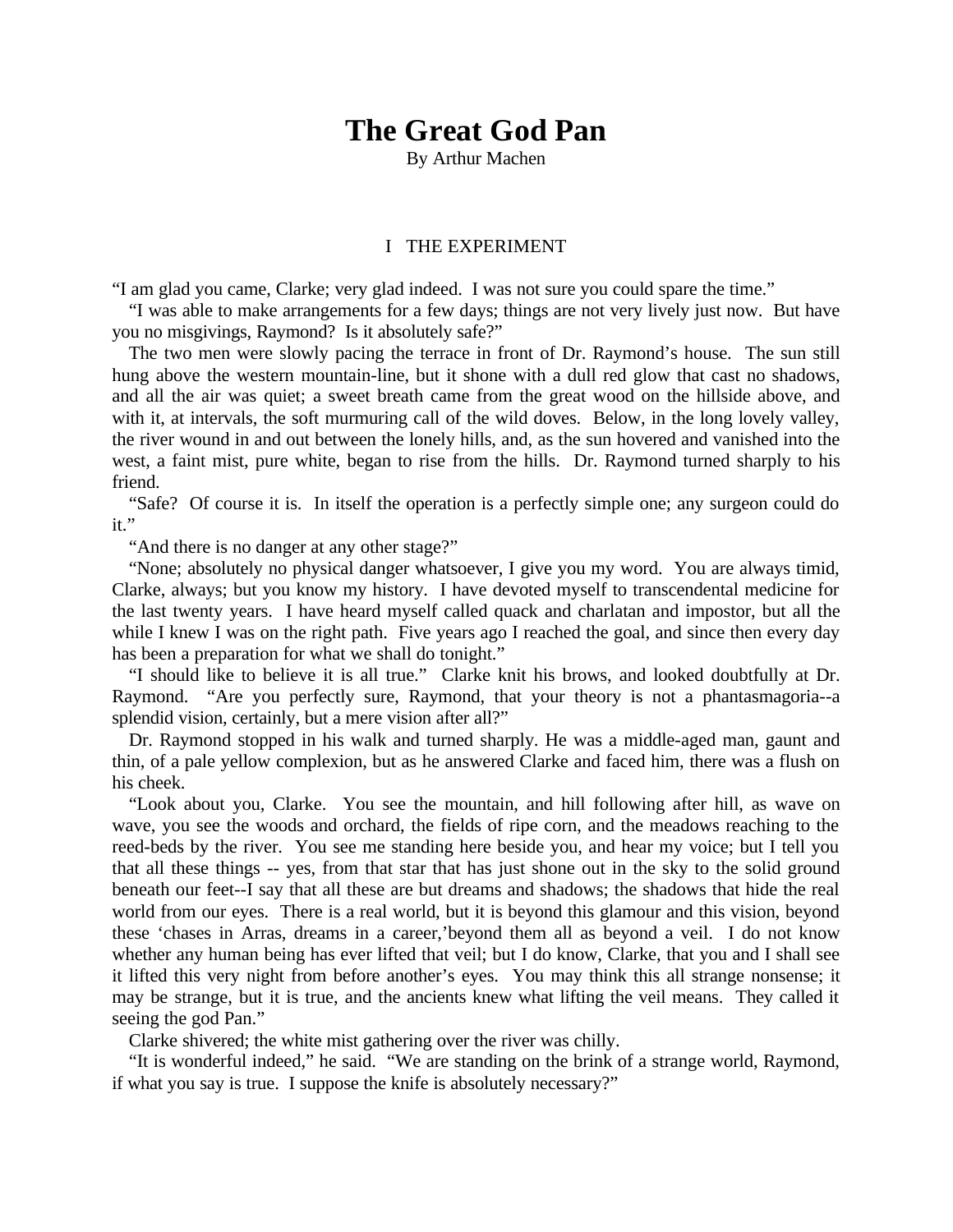"Yes; a slight lesion in the grey matter, that is all; a trifling rearrangement of certain cells, a microscopical alteration that would escape the attention of ninety-nine brain specialists out of a hundred. I don't want to bother you with 'shop,'Clarke; I might give you a mass of technical detail which would sound very imposing, and would leave you as enlightened as you are now. But I suppose you have read, casually, in out-of-the-way corners of your paper, that immense strides have been made recently in the physiology of the brain. I saw a paragraph the other day about Digby's theory, and Browne Faber's discoveries. Theories and discoveries! Where they are standing now, I stood fifteen years ago, and I need not tell you that I have not been standing still for the last fifteen years. It will be enough if I say that five years ago I made the discovery that I alluded to when I said that ten years ago I reached the goal. After years of labour, after years of toiling and groping in the dark, after days and nights of disappointments and sometimes of despair, in which I used now and then to tremble and grow cold with the thought that perhaps there were others seeking for what I sought, at last, after so long, a pang of sudden joy thrilled my soul, and I knew the long journey was at an end. By what seemed then and still seems a chance, the suggestion of a moment's idle thought followed up upon familiar lines and paths that I had tracked a hundred times already, the great truth burst upon me, and I saw, mapped out in lines of sight, a whole world, a sphere unknown; continents and islands, and great oceans in which no ship has sailed (to my belief) since a Man first lifted up his eyes and beheld the sun, and the stars of heaven, and the quiet earth beneath. You will think this all high-flown language, Clarke, but it is hard to be literal. And yet; I do not know whether what I am hinting at cannot be set forth in plain and lonely terms. For instance, this world of ours is pretty well girded now with the telegraph wires and cables; thought, with something less than the speed of thought, flashes from sunrise to sunset, from north to south, across the floods and the desert places. Suppose that an electrician of today were suddenly to perceive that he and his friends have merely been playing with pebbles and mistaking them for the foundations of the world; suppose that such a man saw uttermost space lie open before the current, and words of men flash forth to the sun and beyond the sun into the systems beyond, and the voice of articulate-speaking men echo in the waste void that bounds our thought. As analogies go, that is a pretty good analogy of what I have done; you can understand now a little of what I felt as I stood here one evening; it was a summer evening, and the valley looked much as it does now; I stood here, and saw before me the unutterable, the unthinkable gulf that yawns profound between two worlds, the world of matter and the world of spirit; I saw the great empty deep stretch dim before me, and in that instant a bridge of light leapt from the earth to the unknown shore, and the abyss was spanned. You may look in Browne Faber's book, if you like, and you will find that to the present day men of science are unable to account for the presence, or to specify the functions of a certain group of nerve-cells in the brain. That group is, as it were, land to let, a mere waste place for fanciful theories. I am not in the position of Browne Faber and the specialists, I am perfectly instructed as to the possible functions of those nerve-centers in the scheme of things. With a touch I can bring them into play, with a touch, I say, I can set free the current, with a touch I can complete the communication between this world of sense and--we shall be able to finish the sentence later on. Yes, the knife is necessary; but think what that knife will effect. It will level utterly the solid wall of sense, and probably, for the first time since man was made, a spirit will gaze on a spiritworld. Clarke, Mary will see the god Pan!"

"But you remember what you wrote to me? I thought it would be requisite that she--" He whispered the rest into the doctor's ear.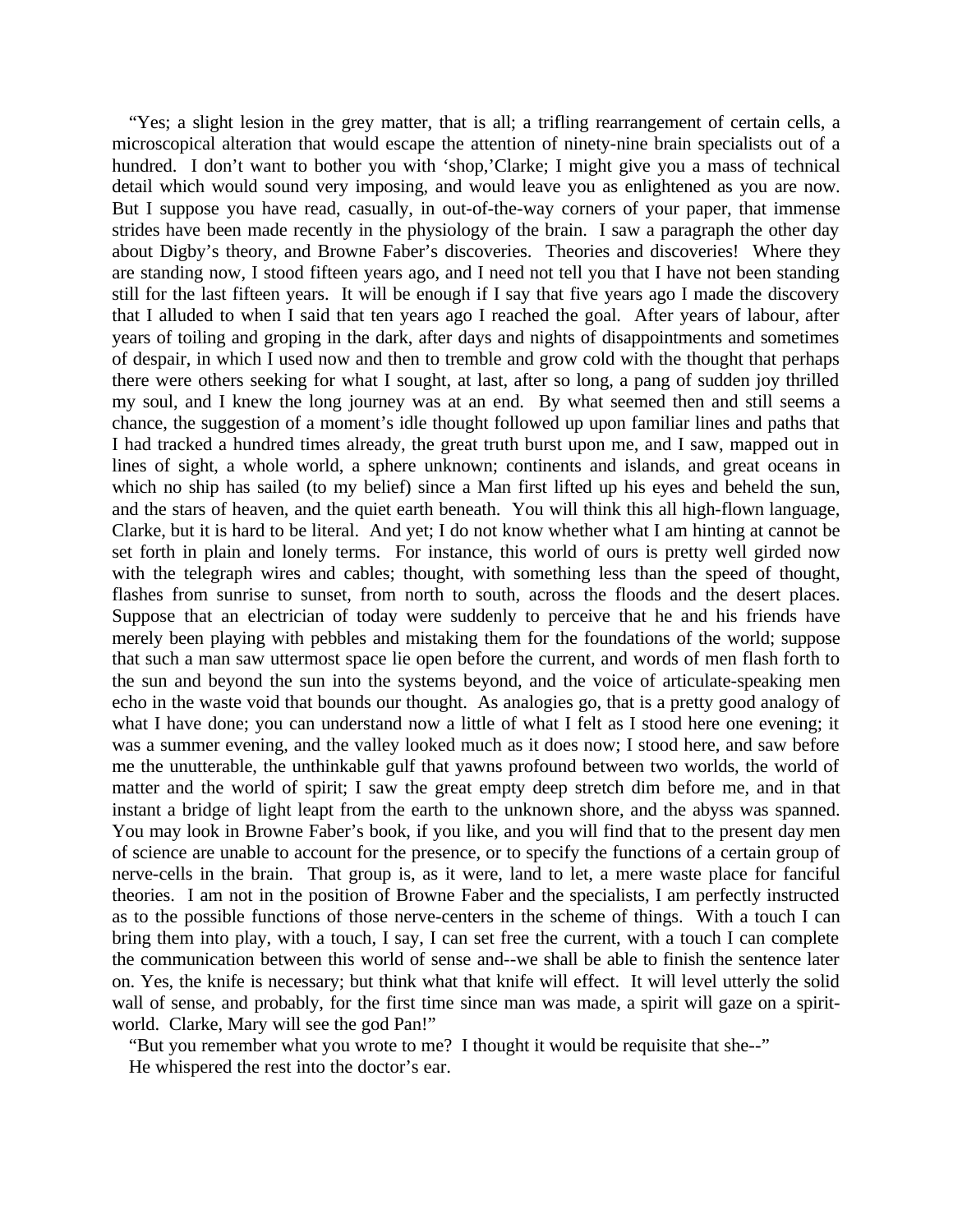"Not at all, not at all. That is nonsense. I assure you. Indeed, it is better as it is; I am quite certain of that."

"Consider the matter well, Raymond. It's a great responsibility. Something might go wrong; you would be a miserable man for the rest of your days."

"No, I think not, even if the worst happened. As you know, I rescued Mary from the gutter, and from almost certain starvation, when she was a child; I think her life is mine, to use as I see fit. Come, it's getting late; we had better go in."

Dr. Raymond led the way into the house, through the hall, and down a long dark passage. He took a key from his pocket and opened a heavy door, and motioned Clarke into his laboratory. It had once been a billiard-room, and was lighted by a glass dome in the centre of the ceiling, whence there still shone a sad grey light on the figure of the doctor as he lit a lamp with a heavy shade and placed it on a table in the middle of the room.

Clarke looked about him. Scarcely a foot of wall remained bare; there were shelves all around laden with bottles and phials of all shapes and colours, and at one end stood a little Chippendale book-case. Raymond pointed to this.

"You see that parchment Oswald Crollius? He was one of the first to show me the way, though I don't think he ever found it himself. That is a strange saying of his: 'In every grain of wheat there lies hidden the soul of a star.'"

There was not much furniture in the laboratory. The table in the centre, a stone slab with a drain in one corner, the two armchairs on which Raymond and Clarke were sitting; that was all, except an odd-looking chair at the furthest end of the room. Clarke looked at it, and raised his eyebrows.

"Yes, that is the chair," said Raymond. "We may as well place it in position." He got up and wheeled the chair to the light, and began raising and lowering it, letting down the seat, setting the back at various angles, and adjusting the foot-rest. It looked comfortable enough, and Clarke passed his hand over the soft green velvet, as the doctor manipulated the levers.

"Now, Clarke, make yourself quite comfortable. I have a couple hours' work before me; I was obliged to leave certain matters to the last."

Raymond went to the stone slab, and Clarke watched him drearily as he bent over a row of phials and lit the flame under the crucible. The doctor had a small hand-lamp, shaded as the larger one, on a ledge above his apparatus, and Clarke, who sat in the shadows, looked down at the great shadowy room, wondering at the bizarre effects of brilliant light and undefined darkness contrasting with one another. Soon he became conscious of an odd odour, at first the merest suggestion of odour, in the room, and as it grew more decided he felt surprised that he was not reminded of the chemist's shop or the surgery. Clarke found himself idly endeavouring to analyse the sensation, and half conscious, he began to think of a day, fifteen years ago, that he had spent roaming through the woods and meadows near his own home. It was a burning day at the beginning of August, the heat had dimmed the outlines of all things and all distances with a faint mist, and people who observed the thermometer spoke of an abnormal register, of a temperature that was almost tropical. Strangely that wonderful hot day of the fifties rose up again in Clarke's imagination; the sense of dazzling all-pervading sunlight seemed to blot out the shadows and the lights of the laboratory, and he felt again the heated air beating in gusts about his face, saw the shimmer rising from the turf, and heard the myriad murmur of the summer.

"I hope the smell doesn't annoy you, Clarke; there's nothing unwholesome about it. It may make you a bit sleepy, that's all."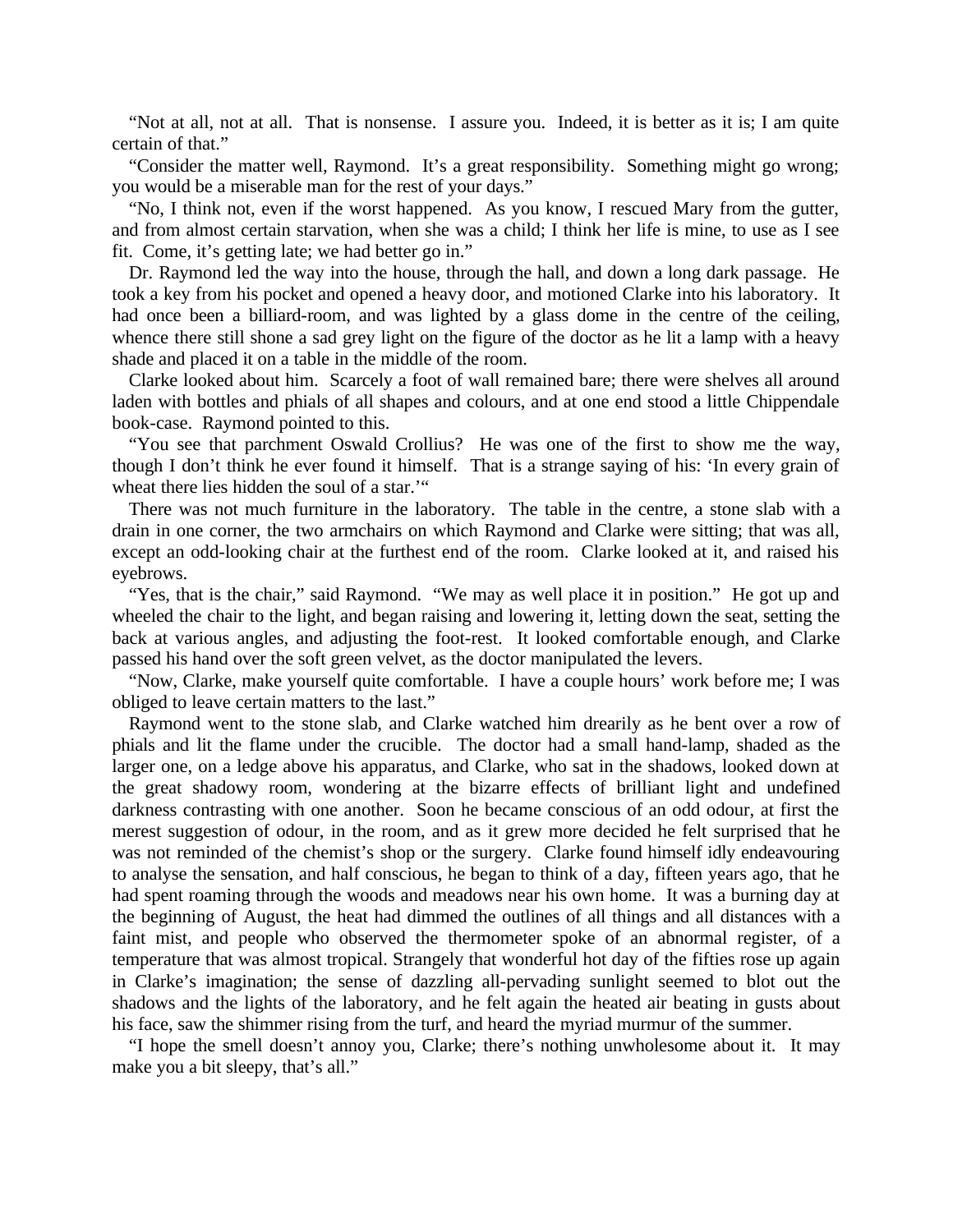Clarke heard the words quite distinctly, and knew that Raymond was speaking to him, but for the life of him he could not rouse himself from his lethargy. He could only think of the lonely walk he had taken fifteen years ago; it was his last look at the fields and woods he had known since he was a child, and now it all stood out in brilliant light, as a picture, before him. Above all there came to his nostrils the scent of summer, the smell of flowers mingled, and the odour of the woods, of cool shaded places, deep in the green depths, drawn forth by the sun's heat; and the scent of the good earth, lying as it were with arms stretched forth, and smiling lips, overpowered all. His fancies made him wander, as he had wandered long ago, from the fields into the wood, tracking a little path between the shining undergrowth of beech-trees; and the trickle of water dropping from the limestone rock sounded as a clear melody in the dream. Thoughts began to go astray and to mingle with other thoughts; the beech alley was transformed to a path between ilex-trees, and here and there a vine climbed from bough to bough, and sent up waving tendrils and drooped with purple grapes, and the sparse grey-green leaves of a wild olivetree stood out against the dark shadows of the ilex. Clarke, in the deep folds of dream, was conscious that the path from his father's house had led him into an undiscovered country, and he was wondering at the strangeness of it all, when suddenly, in place of the hum and murmur of the summer, an infinite silence seemed to fall on all things, and the wood was hushed, and for a moment in time he stood face to face there with a presence, that was neither man nor beast, neither the living nor the dead, but all things mingled, the form of all things but devoid of all form. And in that moment, the sacrament of body and soul was dissolved, and a voice seemed to cry "Let us go hence," and then the darkness of darkness beyond the stars, the darkness of everlasting.

When Clarke woke up with a start he saw Raymond pouring a few drops of some oily fluid into a green phial, which he stoppered tightly.

"You have been dozing," he said; "the journey must have tired you out. It is done now. I am going to fetch Mary; I shall be back in ten minutes."

Clarke lay back in his chair and wondered. It seemed as if he had but passed from one dream into another. He half expected to see the walls of the laboratory melt and disappear, and to awake in London, shuddering at his own sleeping fancies. But at last the door opened, and the doctor returned, and behind him came a girl of about seventeen, dressed all in white. She was so beautiful that Clarke did not wonder at what the doctor had written to him. She was blushing now over face and neck and arms, but Raymond seemed unmoved.

"Mary," he said, "the time has come. You are quite free. Are you willing to trust yourself to me entirely?"

"Yes, dear."

"Do you hear that, Clarke? You are my witness. Here is the chair, Mary. It is quite easy. Just sit in it and lean back. Are you ready?"

"Yes, dear, quite ready. Give me a kiss before you begin."

The doctor stooped and kissed her mouth, kindly enough. "Now shut your eyes," he said. The girl closed her eyelids, as if she were tired, and longed for sleep, and Raymond placed the green phial to her nostrils. Her face grew white, whiter than her dress; she struggled faintly, and then with the feeling of submission strong within her, crossed her arms upon her breast as a little child about to say her prayers. The bright light of the lamp fell full upon her, and Clarke watched changes fleeting over her face as the changes of the hills when the summer clouds float across the sun. And then she lay all white and still, and the doctor turned up one of her eyelids. She was quite unconscious. Raymond pressed hard on one of the levers and the chair instantly sank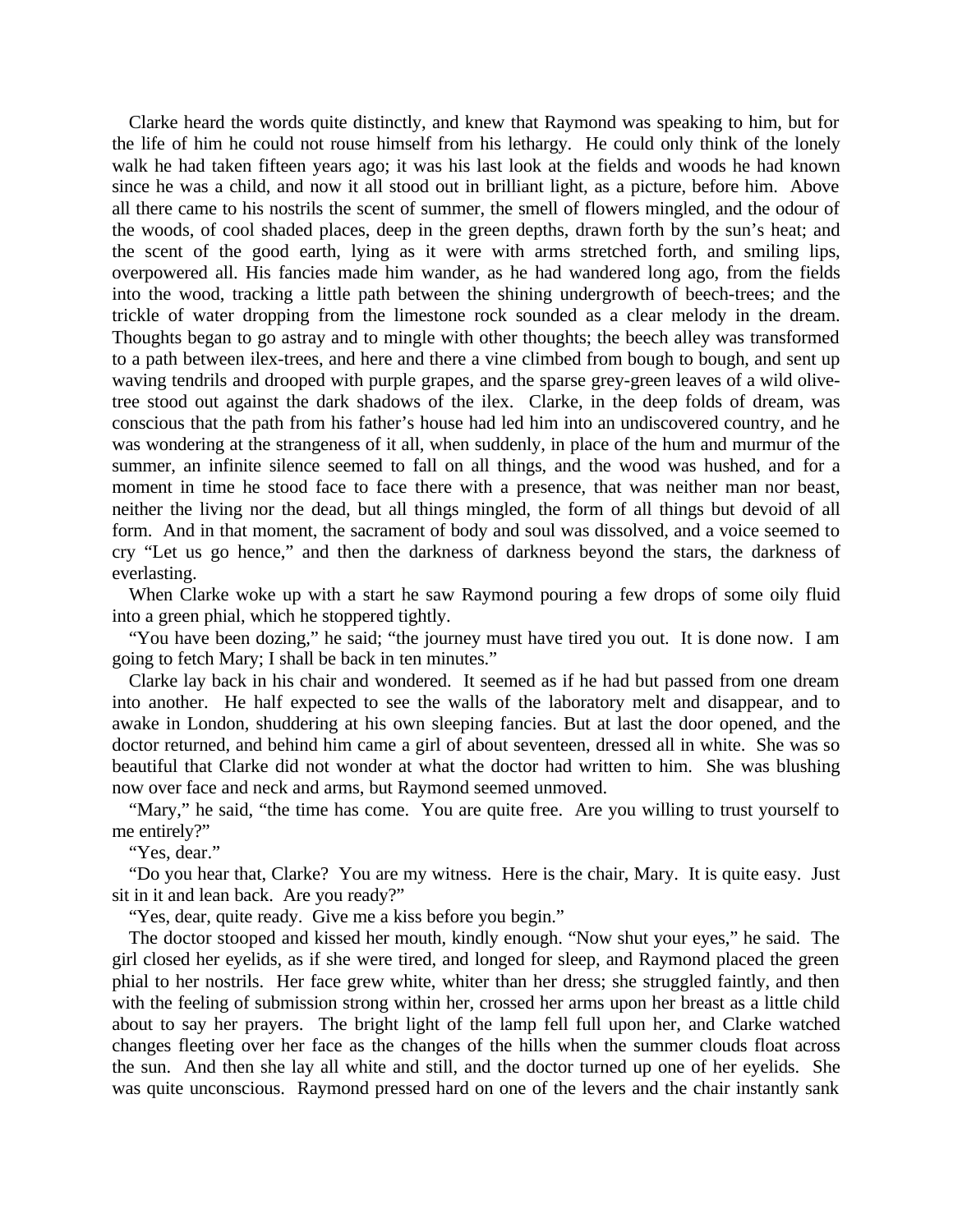back. Clarke saw him cutting away a circle, like a tonsure, from her hair, and the lamp was moved nearer. Raymond took a small glittering instrument from a little case, and Clarke turned away shudderingly. When he looked again the doctor was binding up the wound he had made.

"She will awake in five minutes." Raymond was still perfectly cool. "There is nothing more to be done; we can only wait."

The minutes passed slowly; they could hear a slow, heavy, ticking. There was an old clock in the passage. Clarke felt sick and faint; his knees shook beneath him, he could hardly stand.

Suddenly, as they watched, they heard a long-drawn sigh, and suddenly did the colour that had vanished return to the girl's cheeks, and suddenly her eyes opened. Clarke quailed before them. They shone with an awful light, looking far away, and a great wonder fell upon her face, and her hands stretched out as if to touch what was invisible; but in an instant the wonder faded, and gave place to the most awful terror. The muscles of her face were hideously convulsed, she shook from head to foot; the soul seemed struggling and shuddering within the house of flesh. It was a horrible sight, and Clarke rushed forward, as she fell shrieking to the floor.

Three days later Raymond took Clarke to Mary's bedside. She was lying wide-awake, rolling her head from side to side, and grinning vacantly.

"Yes," said the doctor, still quite cool, "it is a great pity; she is a hopeless idiot. However, it could not be helped; and, after all, she has seen the Great God Pan."

## II MR. CLARKE'S MEMOIRS

Mr. Clarke, the gentleman chosen by Dr. Raymond to witness the strange experiment of the god Pan, was a person in whose character caution and curiosity were oddly mingled; in his sober moments he thought of the unusual and eccentric with undisguised aversion, and yet, deep in his heart, there was a wide-eyed inquisitiveness with respect to all the more recondite and esoteric elements in the nature of men. The latter tendency had prevailed when he accepted Raymond's invitation, for though his considered judgment had always repudiated the doctor's theories as the wildest nonsense, yet he secretly hugged a belief in fantasy, and would have rejoiced to see that belief confirmed. The horrors that he witnessed in the dreary laboratory were to a certain extent salutary; he was conscious of being involved in an affair not altogether reputable, and for many years afterwards he clung bravely to the commonplace, and rejected all occasions of occult investigation. Indeed, on some homeopathic principle, he for some time attended the seances of distinguished mediums, hoping that the clumsy tricks of these gentlemen would make him altogether disgusted with mysticism of every kind, but the remedy, though caustic, was not efficacious. Clarke knew that he still pined for the unseen, and little by little, the old passion began to reassert itself, as the face of Mary, shuddering and convulsed with an unknown terror, faded slowly from his memory. Occupied all day in pursuits both serious and lucrative, the temptation to relax in the evening was too great, especially in the winter months, when the fire cast a warm glow over his snug bachelor apartment, and a bottle of some choice claret stood ready by his elbow. His dinner digested, he would make a brief pretence of reading the evening paper, but the mere catalogue of news soon palled upon him, and Clarke would find himself casting glances of warm desire in the direction of an old Japanese bureau, which stood at a pleasant distance from the hearth. Like a boy before a jam-closet, for a few minutes he would hover indecisive, but lust always prevailed, and Clarke ended by drawing up his chair, lighting a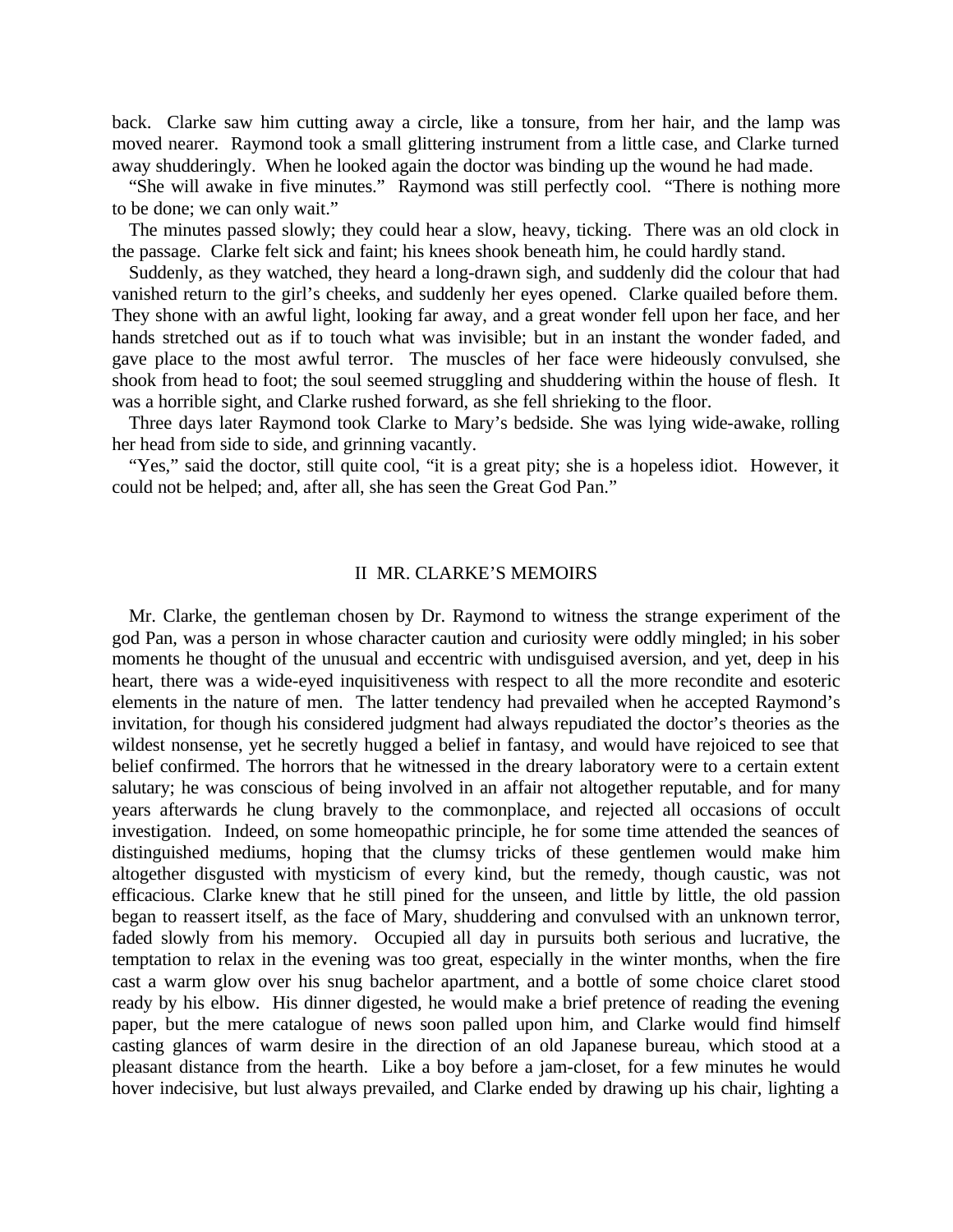candle, and sitting down before the bureau. Its pigeon-holes and drawers teemed with documents on the most morbid subjects, and in the well reposed a large manuscript volume, in which he had painfully entered he gems of his collection. Clarke had a fine contempt for published literature; the most ghostly story ceased to interest him if it happened to be printed; his sole pleasure was in the reading, compiling, and rearranging what he called his "Memoirs to prove the Existence of the Devil," and engaged in this pursuit the evening seemed to fly and the night appeared too short.

On one particular evening, an ugly December night, black with fog, and raw with frost, Clarke hurried over his dinner, and scarcely deigned to observe his customary ritual of taking up the paper and laying it down again. He paced two or three times up and down the room, and opened the bureau, stood still a moment, and sat down. He leant back, absorbed in one of those dreams to which he was subject, and at length drew out his book, and opened it at the last entry. There were three or four pages densely covered with Clarke's round, set penmanship, and at the beginning he had written in a somewhat larger hand:

Singular Narrative told me by my Friend, Dr. Phillips. He assures me that all the facts related therein are strictly and wholly True, but refuses to give either the Surnames of the Persons Concerned, or the Place where these Extraordinary Events occurred*.*

Mr. Clarke began to read over the account for the tenth time, glancing now and then at the pencil notes he had made when it was told him by his friend. It was one of his humours to pride himself on a certain literary ability; he thought well of his style, and took pains in arranging the circumstances in dramatic order. He read the following story:--

 The persons concerned in this statement are Helen V., who, if she is still alive, must now be a woman of twenty-three, Rachel M., since deceased, who was a year younger than the above, and Trevor W., an imbecile, aged eighteen. These persons were at the period of the story inhabitants of a village on the borders of Wales, a place of some importance in the time of the Roman occupation, but now a scattered hamlet, of not more than five hundred souls. It is situated on rising ground, about six miles from the sea, and is sheltered by a large and picturesque forest.

Some eleven years ago, Helen V. came to the village under rather peculiar circumstances. It is understood that she, being an orphan, was adopted in her infancy by a distant relative, who brought her up in his own house until she was twelve years old. Thinking, however, that it would be better for the child to have playmates of her own age, he advertised in several local papers for a good home in a comfortable farmhouse for a girl of twelve, and this advertisement was answered by Mr. R., a well-to-do farmer in the above-mentioned village. His references proving satisfactory, the gentleman sent his adopted daughter to Mr. R., with a letter, in which he stipulated that the girl should have a room to herself, and stated that her guardians need be at no trouble in the matter of education, as she was already sufficiently educated for the position in life which she would occupy. In fact, Mr. R. was given to understand that the girl be allowed to find her own occupations and to spend her time almost as she liked. Mr. R. duly met her at the nearest station, a town seven miles away from his house, and seems to have remarked nothing extraordinary about the child except that she was reticent as to her former life and her adopted father. She was, however, of a very different type from the inhabitants of the village; her skin was a pale, clear olive, and her features were strongly marked, and of a somewhat foreign character. She appears to have settled down easily enough into farmhouse life, and became a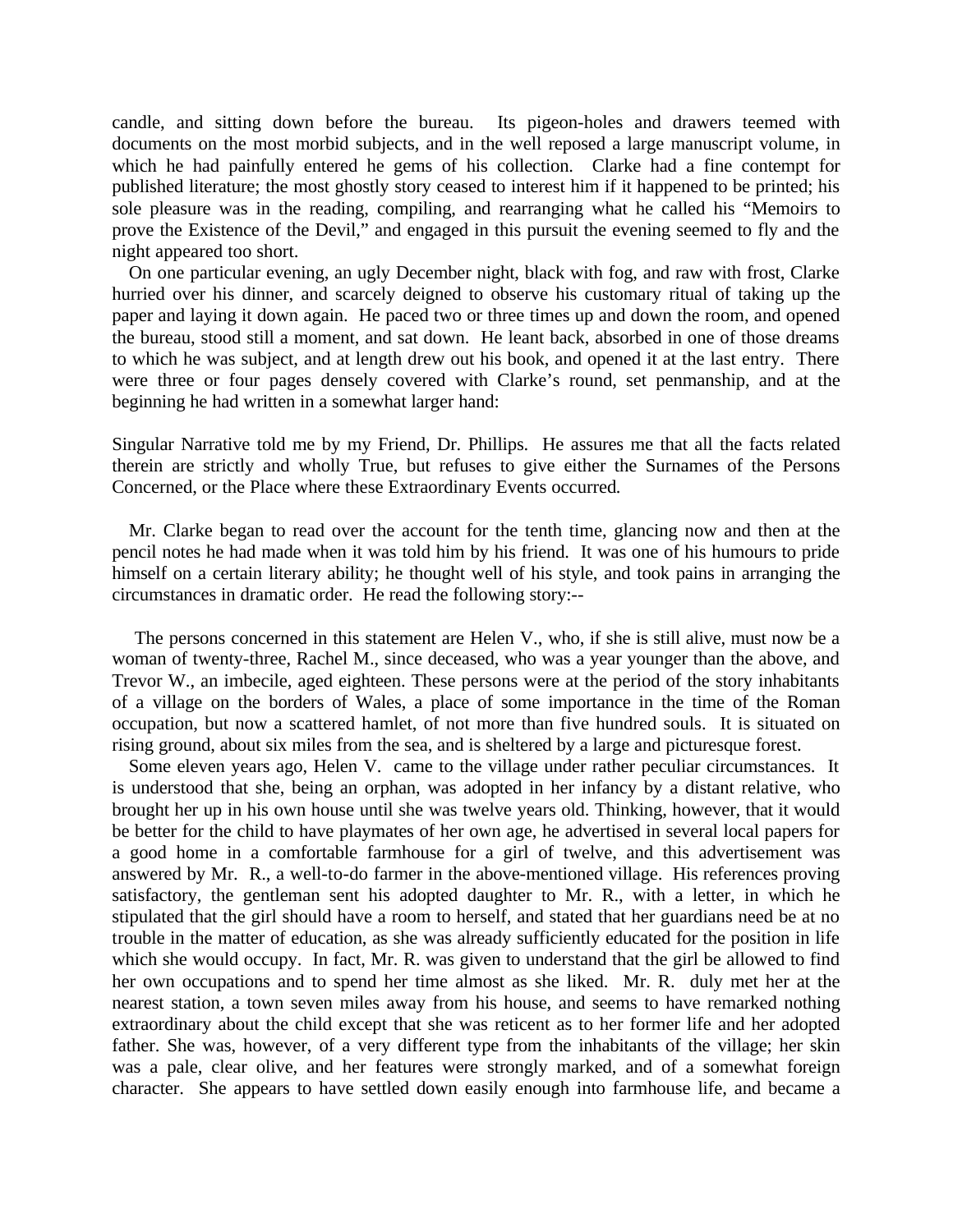favourite with the children, who sometimes went with her on her rambles in the forest, for this was her amusement. Mr. R. states that he has known her to go out by herself directly after their early breakfast, and not return till after dusk, and that, feeling uneasy at a young girl being out alone for so many hours, he communicated with her adopted father, who replied in a brief note that Helen must do as she chose. In the winter, when the forest paths are impassable, she spent most of her time in her bedroom, where she slept alone, according to the instructions of her relative. It was on one of these expeditions to the forest that the first of the singular incidents with which this girl is connected occurred, the date being about a year after her arrival at the village. The preceding winter had been remarkably severe, the snow drifting to a great depth, and the frost continuing for an unexampled period, and the summer following was as noteworthy for its extreme heat. On one of the very hottest days in this summer, Helen V. left the farmhouse for one of her long rambles in the forest, taking with her, as usual, some bread and meat for lunch. She was seen by some men in the fields making for the old Roman Road, a green causeway which traverses the highest part of the wood, and they were astonished to observe that the girl had taken off her hat, though the heat of the sun was already tropical. As it happened, a labourer, Joseph W. by name, was working in the forest near the Roman Road, and at twelve o'clock his little son, Trevor, brought the man his dinner of bread and cheese. After the meal, the boy, who was about seven years old at the time, left his father at work, and, as he said, went to look for flowers in the wood, and the man, who could hear him shouting with delight at his discoveries, felt no uneasiness. Suddenly, however, he was horrified at hearing the most dreadful screams, evidently the result of great terror, proceeding from the direction in which his son had gone, and he hastily threw down his tools and ran to see what had happened. Tracing his path by the sound, he met the little boy, who was running headlong, and was evidently terribly frightened, and on questioning him the man elicited that after picking a posy of flowers he felt tired, and lay down on the grass and fell asleep. He was suddenly awakened, as he stated, by a peculiar noise, a sort of singing he called it, and on peeping through the branches he saw Helen V. playing on the grass with a "strange naked man," who he seemed unable to describe more fully. He said he felt dreadfully frightened and ran away crying for his father. Joseph W. proceeded in the direction indicated by his son, and found Helen V. sitting on the grass in the middle of a glade or open space left by charcoal burners. He angrily charged her with frightening his little boy, but she entirely denied the accusation and laughed at the child's story of a "strange man," to which he himself did not attach much credence. Joseph W. came to the conclusion that the boy had woke up with a sudden fright, as children sometimes do, but Trevor persisted in his story, and continued in such evident distress that at last his father took him home, hoping that his mother would be able to soothe him. For many weeks, however, the boy gave his parents much anxiety; he became nervous and strange in his manner, refusing to leave the cottage by himself, and constantly alarming the household by waking in the night with cries of "The man in the wood! father! father!"

In course of time, however, the impression seemed to have worn off, and about three months later he accompanied his father to the home of a gentleman in the neighborhood, for whom Joseph W. occasionally did work. The man was shown into the study, and the little boy was left sitting in the hall, and a few minutes later, while the gentleman was giving W. his instructions, they were both horrified by a piercing shriek and the sound of a fall, and rushing out they found the child lying senseless on the floor, his face contorted with terror. The doctor was immediately summoned, and after some examination he pronounced the child to be suffering form a kind of fit, apparently produced by a sudden shock. The boy was taken to one of the bedrooms, and after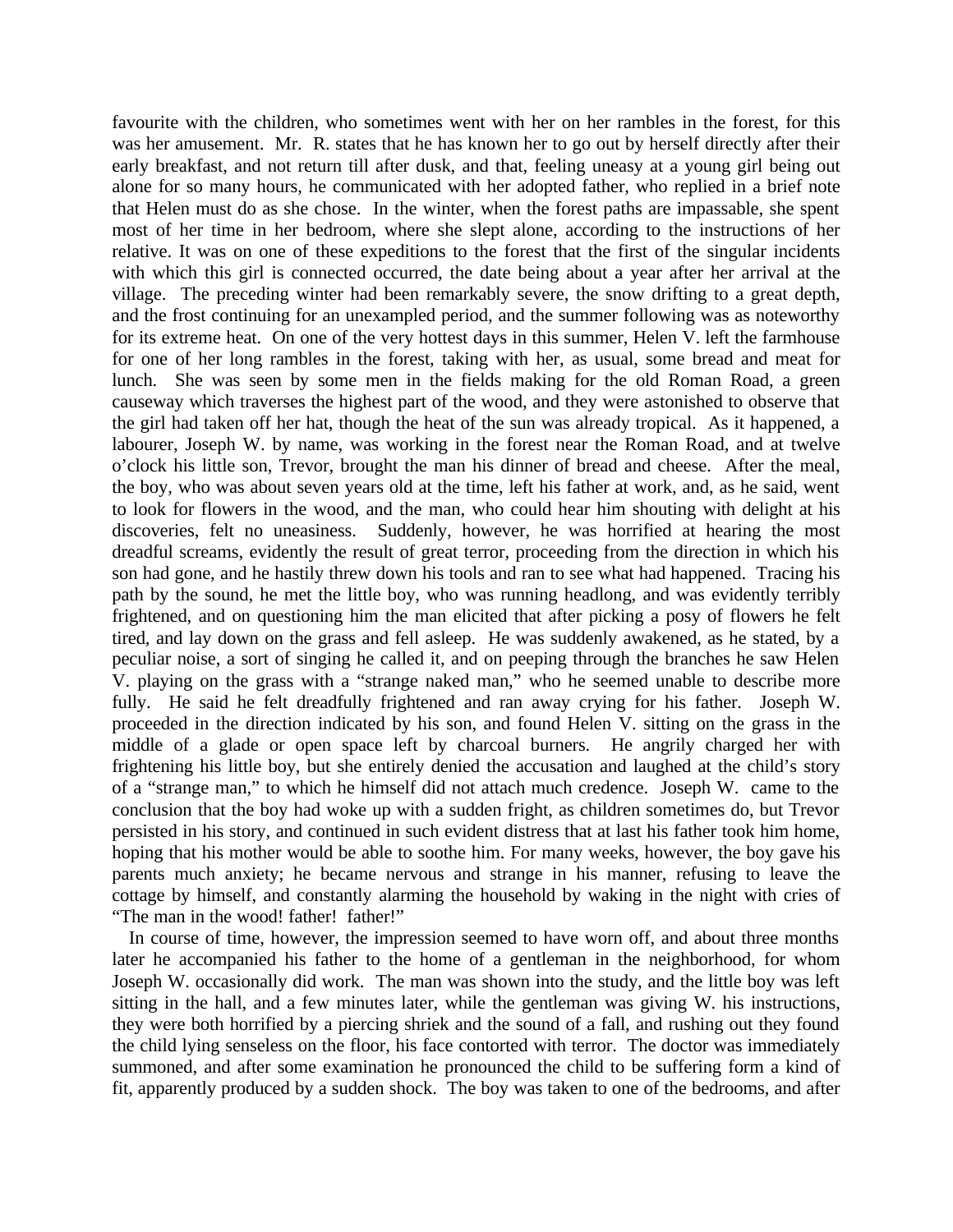some time recovered consciousness, but only to pass into a condition described by the medical man as one of violent hysteria. The doctor exhibited a strong sedative, and in the course of two hours pronounced him fit to walk home, but in passing through the hall the paroxysms of fright returned and with additional violence. The father perceived that the child was pointing at some object, and heard the old cry, "The man in the wood," and looking in the direction indicated saw a stone head of grotesque appearance, which had been built into the wall above one of the doors. It seems the owner of the house had recently made alterations in his premises, and on digging the foundations for some offices, the men had found a curious head, evidently of the Roman period, which had been placed in the manner described. The head is pronounced by the most experienced archaeologists of the district to be that of a faun or satyr. [Dr. Phillips tells me that he has seen the head in question, and assures me that he has never received such a vivid presentment of intense evil.]

From whatever cause arising, this second shock seemed too severe for the boy Trevor, and at the present date he suffers from a weakness of intellect, which gives but little promise of amending. The matter caused a good deal of sensation at the time, and the girl Helen was closely questioned by Mr. R., but to no purpose, she steadfastly denying that she had frightened or in any way molested Trevor.

The second event with which this girl's name is connected took place about six years ago, and is of a still more extraordinary character.

At the beginning of the summer of 1882, Helen contracted a friendship of a peculiarly intimate character with Rachel M., the daughter of a prosperous farmer in the neighbourhood. This girl, who was a year younger than Helen, was considered by most people to be the prettier of the two, though Helen's features had to a great extent softened as she became older. The two girls, who were together on every available opportunity, presented a singular contrast, the one with her clear, olive skin and almost Italian appearance, and the other of the proverbial red and white of our rural districts. It must be stated that the payments made to Mr. R. for the maintenance of Helen were known in the village for their excessive liberality, and the impression was general that she would one day inherit a large sum of money from her relative. The parents of Rachel were therefore not averse from their daughter's friendship with the girl, and even encouraged the intimacy, though they now bitterly regret having done so. Helen still retained her extraordinary fondness for the forest, and on several occasions Rachel accompanied her, the two friends setting out early in the morning, and remaining in the wood until dusk. Once or twice after these excursions Mrs. M. thought her daughter's manner rather peculiar; she seemed languid and dreamy, and as it has been expressed, "different from herself," but these peculiarities seem to have been thought too trifling for remark. One evening, however, after Rachel had come home, her mother heard a noise which sounded like suppressed weeping in the girl's room, and on going in found her lying, half undressed, upon the bed, evidently in the greatest distress. As soon as she saw her mother, she exclaimed, "Ah, mother, mother, why did you let me go to the forest with Helen?" Mrs. M. was astonished at so strange a question, and proceeded to make inquiries. Rachel told her a wild story. She said --

Clarke closed the book with a snap, and turned his chair towards the fire. When his friend sat one evening in that very chair, and told his story, Clarke had interrupted him at a point a little subsequent to this, had cut short his words in a paroxysm of horror. "My God!" he had exclaimed, "think, think what you are saying. It is too incredible, too monstrous; such things can never be in this quiet world, where men and women live and die, and struggle, and conquer, or maybe fail, and fall down under sorrow, and grieve and suffer strange fortunes for many a year;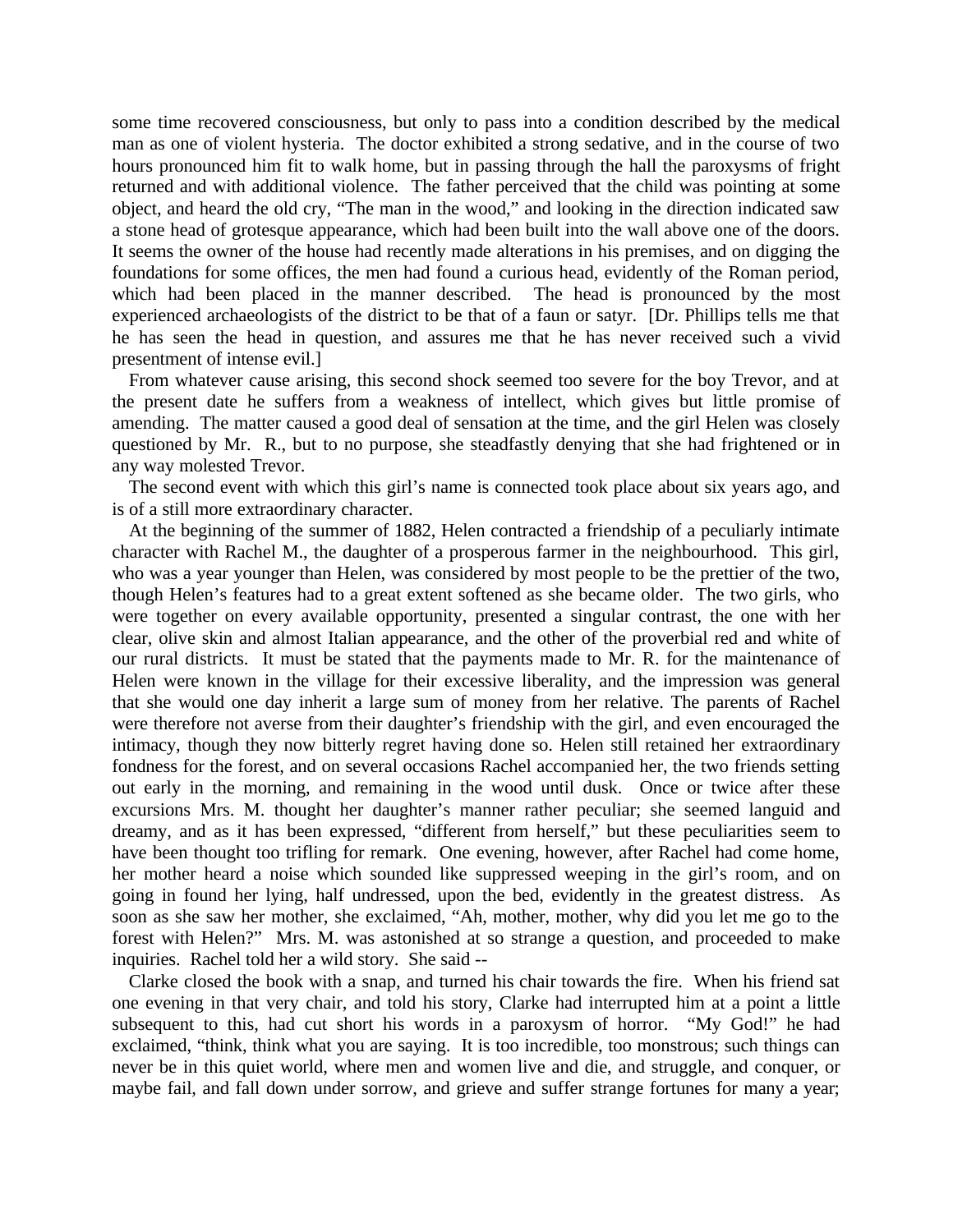but not this, Phillips, not such things as this. There must be some explanation, some way out of the terror. Why, man, if such a case were possible, our earth would be a nightmare."

But Phillips had told his story to the end, concluding:

"Her flight remains a mystery to this day; she vanished in broad sunlight; they saw her walking in a meadow, and a few moments later she was not there."

Clarke tried to conceive the thing again, as he sat by the fire, and again his mind shuddered and shrank back, appalled before the sight of such awful, unspeakable elements enthroned as it were, and triumphant in human flesh. Before him stretched the long dim vista of the green causeway in the forest, as his friend had described it; he saw the swaying leaves and the quivering shadows on the grass, he saw the sunlight and the flowers, and far away, far in the long distance, the two figure moved toward him. One was Rachel, but the other?

Clarke had tried his best to disbelieve it all, but at the end of the account, as he had written it in his book, he had placed the inscription:

*ET DIABOLUS INCARNATE EST. ET HOMO FACTUS EST.*

## III THE CITY OF RESURRECTIONS

"Herbert! Good God! Is it possible?"

"Yes, my name's Herbert. I think I know your face, too, but I don't remember your name. My memory is very queer."

"Don't you recollect Villiers of Wadham?"

"So it is, so it is. I beg your pardon, Villiers, I didn't think I was begging of an old college friend. Good-night."

"My dear fellow, this haste is unnecessary. My rooms are close by, but we won't go there just yet. Suppose we walk up Shaftesbury Avenue a little way? But how in heaven's name have you come to this pass, Herbert?"

"It's a long story, Villiers, and a strange one too, but you can hear it if you like."

"Come on, then. Take my arm, you don't seem very strong."

The ill-assorted pair moved slowly up Rupert Street; the one in dirty, evil-looking rags, and the other attired in the regulation uniform of a man about town, trim, glossy, and eminently well-todo. Villiers had emerged from his restaurant after an excellent dinner of many courses, assisted by an ingratiating little flask of Chianti, and, in that frame of mind which was with him almost chronic, had delayed a moment by the door, peering round in the dimly-lighted street in search of those mysterious incidents and persons with which the streets of London teem in every quarter and every hour. Villiers prided himself as a practised explorer of such obscure mazes and byways of London life, and in this unprofitable pursuit he displayed an assiduity which was worthy of more serious employment. Thus he stood by the lamp-post surveying the passers-by with undisguised curiosity, and with that gravity known only to the systematic diner, had just enunciated in his mind the formula: "London has been called the city of encounters; it is more than that, it is the city of Resurrections," when these reflections were suddenly interrupted by a piteous whine at his elbow, and a deplorable appeal for alms. He looked around in some irritation, and with a sudden shock found himself confronted with the embodied proof of his somewhat stilted fancies. There, close beside him, his face altered and disfigured by poverty and disgrace, his body barely covered by greasy ill-fitting rags, stood his old friend Charles Herbert,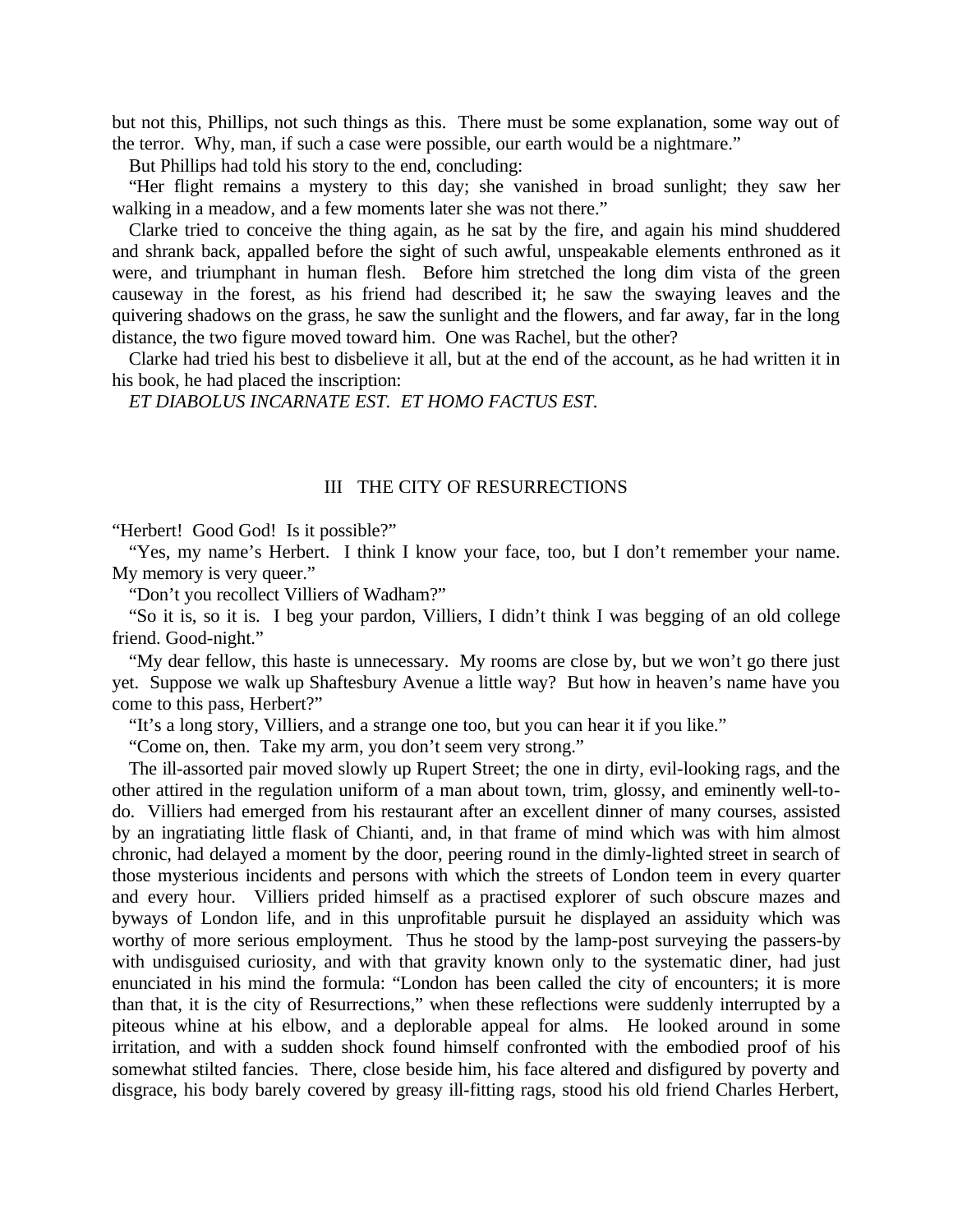who had matriculated on the same day as himself, with whom he had been merry and wise for twelve revolving terms. Different occupations and varying interests had interrupted the friendship, and it was six years since Villiers had seen Herbert; and now he looked upon this wreck of a man with grief and dismay, mingled with a certain inquisitiveness as to what dreary chain of circumstances had dragged him down to such a doleful pass. Villiers felt together with compassion all the relish of the amateur in mysteries, and congratulated himself on his leisurely speculations outside the restaurant.

They walked on in silence for some time, and more than one passer-by stared in astonishment at the unaccustomed spectacle of a well-dressed man with an unmistakable beggar hanging on to his arm, and, observing this, Villiers led the way to an obscure street in Soho. Here he repeated his question.

"How on earth has it happened, Herbert? I always understood you would succeed to an excellent position in Dorsetshire. Did your father disinherit you? Surely not?"

"No, Villiers; I came into all the property at my poor father's death; he died a year after I left Oxford. He was a very good father to me, and I mourned his death sincerely enough. But you know what young men are; a few months later I came up to town and went a good deal into society. Of course I had excellent introductions, and I managed to enjoy myself very much in a harmless sort of way. I played a little, certainly, but never for heavy stakes, and the few bets I made on races brought me in money--only a few pounds, you know, but enough to pay for cigars and such petty pleasures. It was in my second season that the tide turned. Of course you have heard of my marriage?"

"No, I never heard anything about it."

"Yes, I married, Villiers. I met a girl, a girl of the most wonderful and most strange beauty, at the house of some people whom I knew. I cannot tell you her age; I never knew it, but, so far as I can guess, I should think she must have been about nineteen when I made her acquaintance. My friends had come to know her at Florence; she told them she was an orphan, the child of an English father and an Italian mother, and she charmed them as she charmed me. The first time I saw her was at an evening party. I was standing by the door talking to a friend, when suddenly above the hum and babble of conversation I heard a voice which seemed to thrill to my heart. She was singing an Italian song. I was introduced to her that evening, and in three months I married Helen. Villiers, that woman, if I can call her woman, corrupted my soul. The night of the wedding I found myself sitting in her bedroom in the hotel, listening to her talk. She was sitting up in bed, and I listened to her as she spoke in her beautiful voice, spoke of things which even now I would not dare whisper in the blackest night, though I stood in the midst of a wilderness. You, Villiers, you may think you know life, and London, and what goes on day and night in this dreadful city; for all I can say you may have heard the talk of the vilest, but I tell you you can have no conception of what I know, not in your most fantastic, hideous dreams can you have imaged forth the faintest shadow of what I have heard--and seen. Yes, seen. I have seen the incredible, such horrors that even I myself sometimes stop in the middle of the street and ask whether it is possible for a man to behold such things and live. In a year, Villiers, I was a ruined man, in body and soul--in body and soul."

"But your property, Herbert? You had land in Dorset."

"I sold it all; the fields and woods, the dear old house--everything."

"And the money?"

"She took it all from me."

"And then left you?"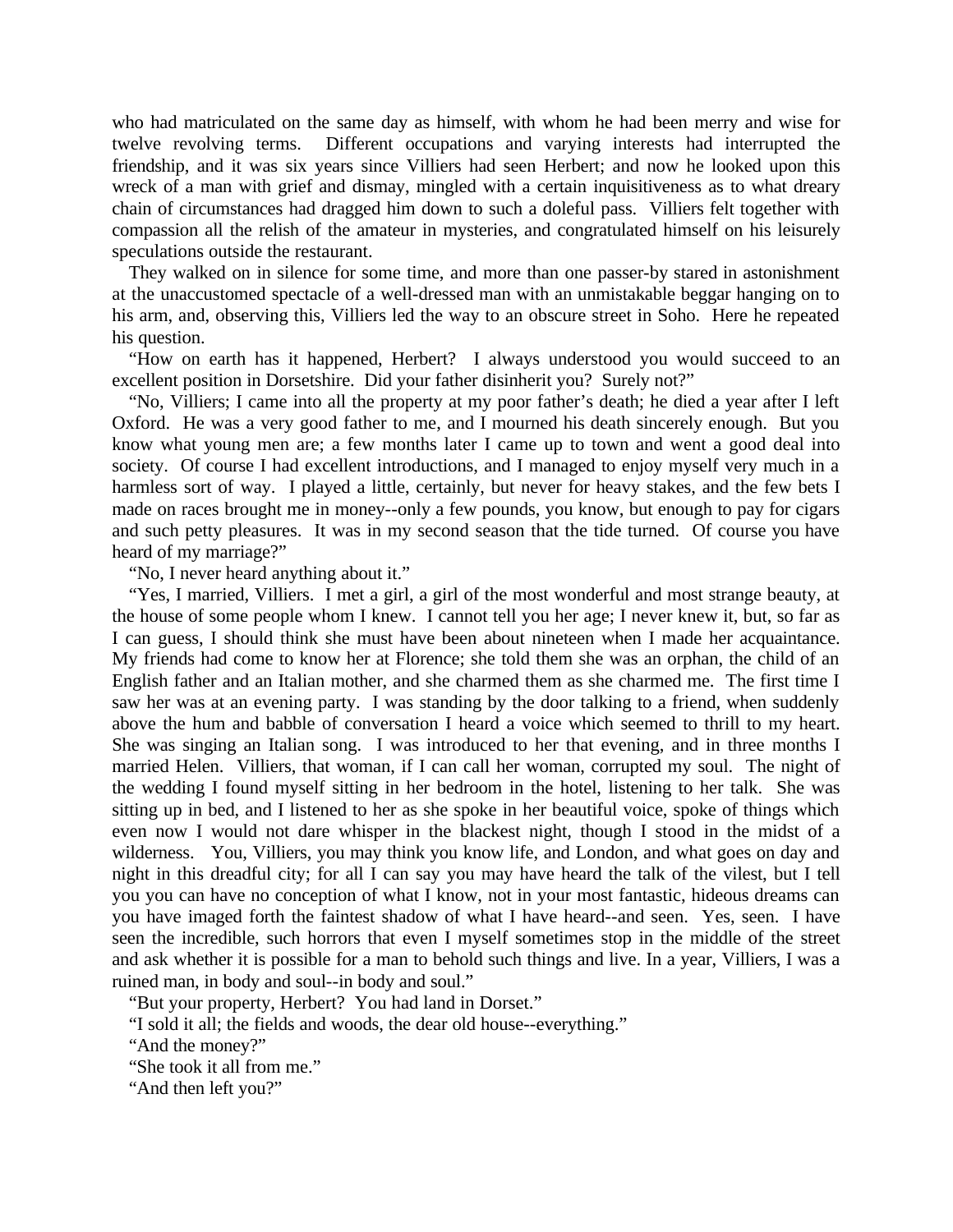"Yes; she disappeared one night. I don't know where she went, but I am sure if I saw her again it would kill me. The rest of my story is of no interest; sordid misery, that is all. You may think, Villiers, that I have exaggerated and talked for effect; but I have not told you half. I could tell you certain things which would convince you, but you would never know a happy day again. You would pass the rest of your life, as I pass mine, a haunted man, a man who has seen hell."

Villiers took the unfortunate man to his rooms, and gave him a meal. Herbert could eat little, and scarcely touched the glass of wine set before him. He sat moody and silent by the fire, and seemed relieved when Villiers sent him away with a small present of money.

"By the way, Herbert," said Villiers, as they parted at the door, "what was your wife's name? You said Helen, I think? Helen what?"

"The name she passed under when I met her was Helen Vaughan, but what her real name was I can't say. I don't think she had a name. No, no, not in that sense. Only human beings have names, Villiers; I can't say anymore. Good-bye; yes, I will not fail to call if I see any way in which you can help me. Good-night."

The man went out into the bitter night, and Villiers returned to his fireside. There was something about Herbert which shocked him inexpressibly; not his poor rags nor the marks which poverty had set upon his face, but rather an indefinite terror which hung about him like a mist. He had acknowledged that he himself was not devoid of blame; the woman, he had avowed, had corrupted him body and soul, and Villiers felt that this man, once his friend, had been an actor in scenes evil beyond the power of words. His story needed no confirmation: he himself was the embodied proof of it. Villiers mused curiously over the story he had heard, and wondered whether he had heard both the first and the last of it. "No," he thought, "certainly not the last, probably only the beginning. A case like this is like a nest of Chinese boxes; you open one after the other and find a quainter workmanship in every box. Most likely poor Herbert is merely one of the outside boxes; there are stranger ones to follow."

Villiers could not take his mind away from Herbert and his story, which seemed to grow wilder as the night wore on. The fire seemed to burn low, and the chilly air of the morning crept into the room; Villiers got up with a glance over his shoulder, and, shivering slightly, went to bed.

A few days later he saw at his club a gentleman of his acquaintance, named Austin, who was famous for his intimate knowledge of London life, both in its tenebrous and luminous phases. Villiers, still full of his encounter in Soho and its consequences, thought Austin might possibly be able to shed some light on Herbert's history, and so after some casual talk he suddenly put the question:

"Do you happen to know anything of a man named Herbert -- Charles Herbert?"

Austin turned round sharply and stared at Villiers with some astonishment.

"Charles Herbert? Weren't you in town three years ago? No; then you have not heard of the Paul Street case? It caused a good deal of sensation at the time."

"What was the case?"

"Well, a gentleman, a man of very good position, was found dead, stark dead, in the area of a certain house in Paul Street, off Tottenham Court Road. Of course the police did not make the discovery; if you happen to be sitting up all night and have a light in your window, the constable will ring the bell, but if you happen to be lying dead in somebody's area, you will be left alone. In this instance, as in many others, the alarm was raised by some kind of vagabond; I don't mean a common tramp, or a public-house loafer, but a gentleman, whose business or pleasure, or both, made him a spectator of the London streets at five o'clock in the morning. This individual was,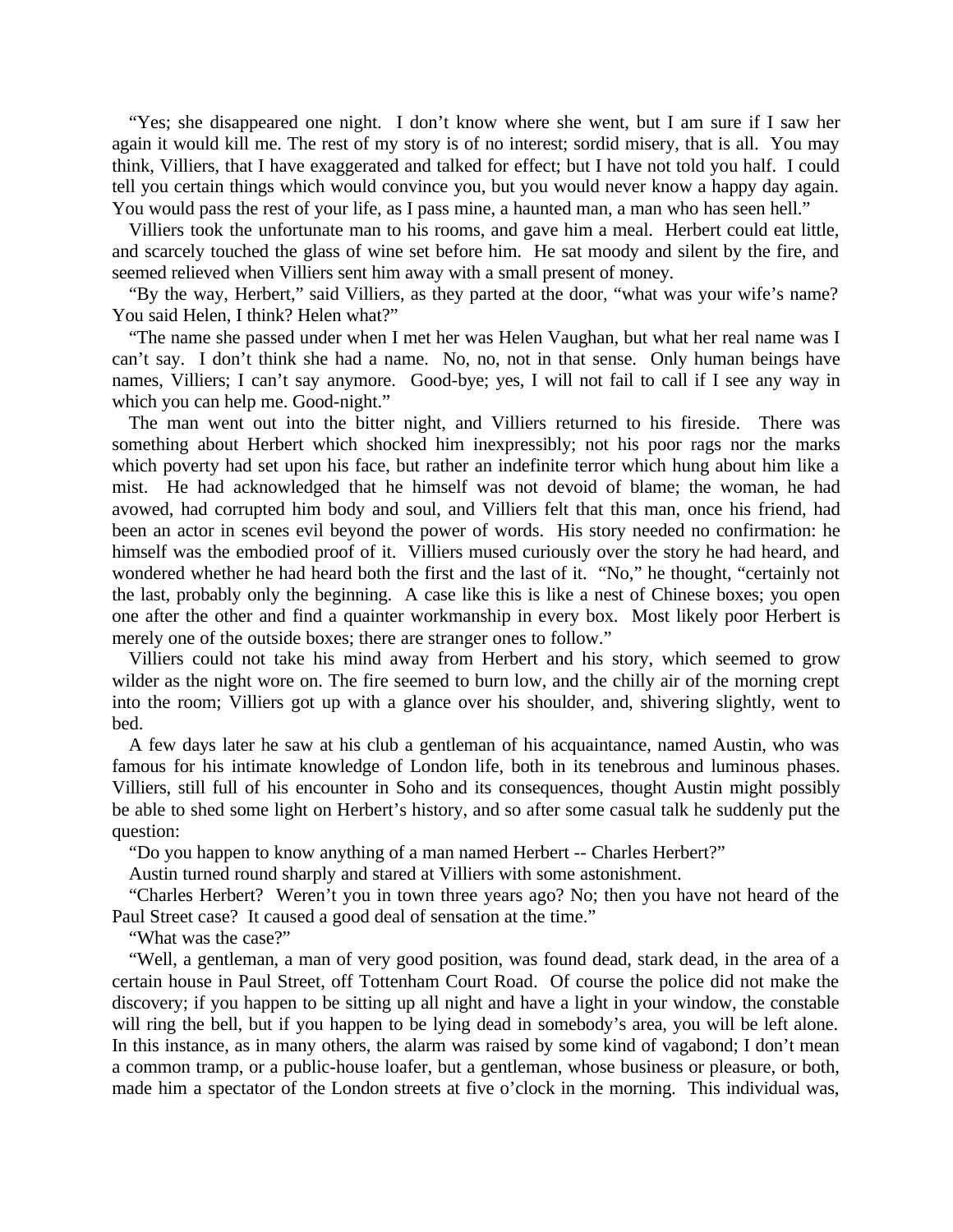as he said, 'going home,'it did not appear whence or whither, and had occasion to pass through Paul Street between four and five a.m. Something or other caught his eye at Number 20; he said, absurdly enough, that the house had the most unpleasant physiognomy he had ever observed, but, at any rate, he glanced down the area and was a good deal astonished to see a man lying on the stones, his limbs all huddled together, and his face turned up. Our gentleman thought his face looked peculiarly ghastly, and so set off at a run in search of the nearest policeman. The constable was at first inclined to treat the matter lightly, suspecting common drunkenness; however, he came, and after looking at the man's face, changed his tone, quickly enough. The early bird, who had picked up this fine worm, was sent off for a doctor, and the policeman rang and knocked at the door till a slatternly servant girl came down looking more than half asleep. The constable pointed out the contents of the area to the maid, who screamed loudly enough to wake up the street, but she knew nothing of the man; had never seen him at the house, and so forth. Meanwhile, the original discoverer had come back with a medical man, and the next thing was to get into the area. The gate was open, so the whole quartet stumped down the steps. The doctor hardly needed a moment's examination; he said the poor fellow had been dead for several hours, and it was then the case began to get interesting. The dead man had not been robbed, and in one of his pockets were papers identifying him as--well, as a man of good family and means, a favourite in society, and nobody's enemy, as far as could be known. I don't give his name, Villiers, because it has nothing to do with the story, and because it's no good raking up these affairs about the dead when there are no relations living. The next curious point was that the medical men couldn't agree as to how he met his death. There were some slight bruises on his shoulders, but they were so slight that it looked as if he had been pushed roughly out of the kitchen door, and not thrown over the railings from the street or even dragged down the steps. But there were positively no other marks of violence about him, certainly none that would account for his death; and when they came to the autopsy there wasn't a trace of poison of any kind. Of course the police wanted to know all about the people at Number 20, and here again, so I have heard from private sources, one or two other very curious points came out. It appears that the occupants of the house were a Mr. and Mrs. Charles Herbert; he was said to be a landed proprietor, though it struck most people that Paul Street was not exactly the place to look for country gentry. As for Mrs. Herbert, nobody seemed to know who or what she was, and, between ourselves, I fancy the divers after her history found themselves in rather strange waters. Of course they both denied knowing anything about the deceased, and in default of any evidence against them they were discharged. But some very odd things came out about them. Though it was between five and six in the morning when the dead man was removed, a large crowd had collected, and several of the neighbours ran to see what was going on. They were pretty free with their comments, by all accounts, and from these it appeared that Number 20 was in very bad odour in Paul Street. The detectives tried to trace down these rumours to some solid foundation of fact, but could not get hold of anything. People shook their heads and raised their eyebrows and thought the Herberts rather 'queer,' 'would rather not be seen going into their house,'and so on, but there was nothing tangible. The authorities were morally certain the man met his death in some way or another in the house and was thrown out by the kitchen door, but they couldn't prove it, and the absence of any indications of violence or poisoning left them helpless. An odd case, wasn't it? But curiously enough, there's something more that I haven't told you. I happened to know one of the doctors who was consulted as to the cause of death, and some time after the inquest I met him, and asked him about it. 'Do you really mean to tell me,' I said, 'that you were baffled by the case, that you actually don't know what the man died of?' 'Pardon me,'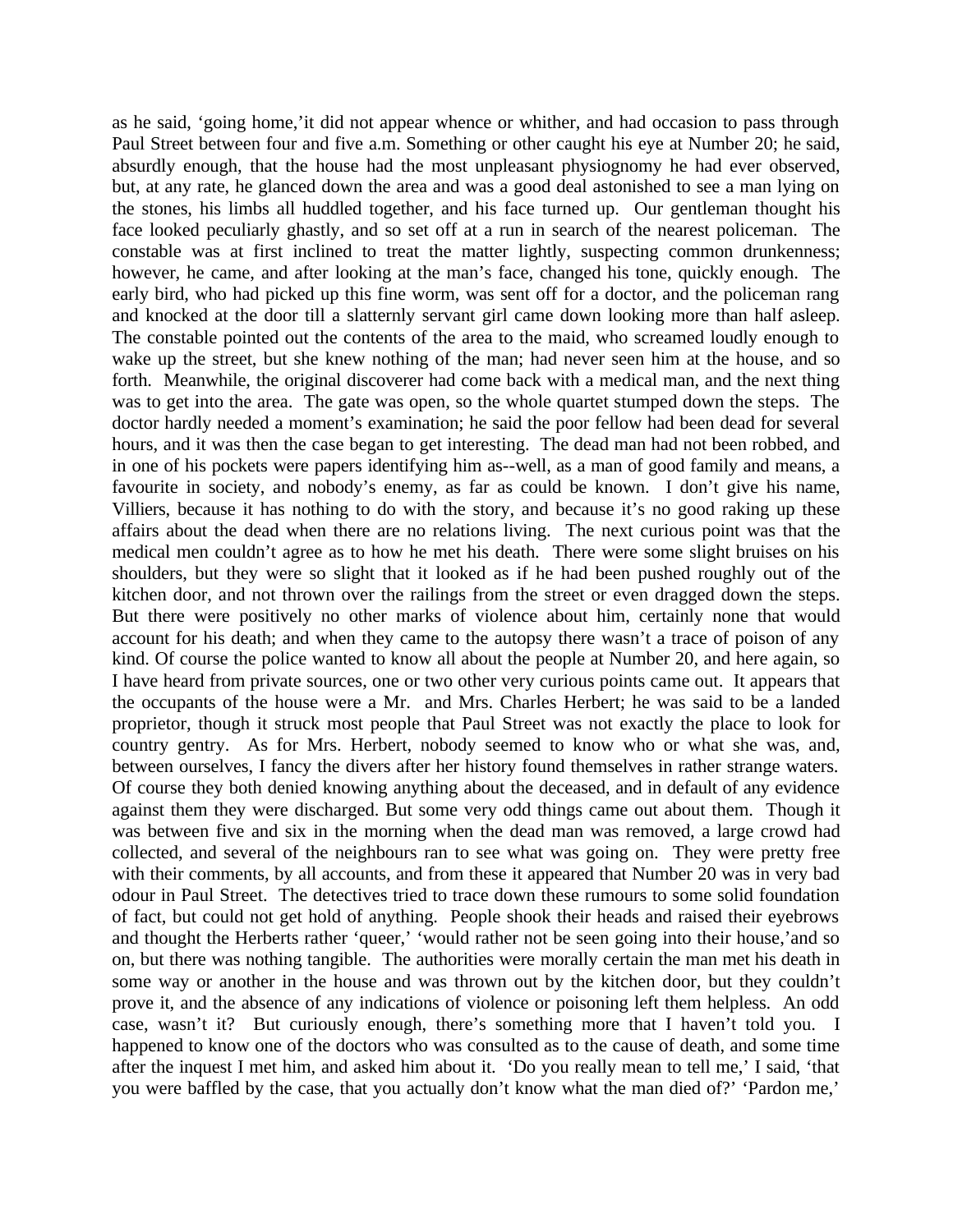he replied, 'I know perfectly well what caused death. Blank died of fright, of sheer, awful terror; I never saw features so hideously contorted in the entire course of my practice, and I have seen the faces of a whole host of dead.' The doctor was usually a cool customer enough, and a certain vehemence in his manner struck me, but I couldn't get anything more out of him. I suppose the Treasury didn't see their way to prosecuting the Herberts for frightening a man to death; at any rate, nothing was done, and the case dropped out of men's minds. Do you happen to know anything of Herbert?"

"Well," replied Villiers, "he was an old college friend of mine."

"You don't say so? Have you ever seen his wife?"

"No, I haven't. I have lost sight of Herbert for many years."

"It's queer, isn't it, parting with a man at the college gate or at Paddington, seeing nothing of him for years, and then finding him pop up his head in such an odd place. But I should like to have seen Mrs. Herbert; people said extraordinary things about her."

"What sort of things?"

"Well, I hardly know how to tell you. Everyone who saw her at the police court said she was at once the most beautiful woman and the most repulsive they had ever set eyes on. I have spoken to a man who saw her, and I assure you he positively shuddered as he tried to describe the woman, but he couldn't tell why. She seems to have been a sort of enigma; and I expect if that one dead man could have told tales, he would have told some uncommonly queer ones. And there you are again in another puzzle; what could a respectable country gentleman like Mr. Blank (we'll call him that if you don't mind) want in such a very queer house as Number 20? It's altogether a very odd case, isn't it?"

"It is indeed, Austin; an extraordinary case. I didn't think, when I asked you about my old friend, I should strike on such strange metal. Well, I must be off; good-day."

Villiers went away, thinking of his own conceit of the Chinese boxes; here was quaint workmanship indeed.

## IV THE DISCOVERY IN PAUL STREET

A few months after Villers'meeting with Herbert, Mr. Clarke was sitting, as usual, by his afterdinner hearth, resolutely guarding his fancies from wandering in the direction of the bureau. For more than a week he had succeeded in keeping away from the "Memoirs," and he cherished hopes of a complete self-reformation; but, in spite of his endeavours, he could not hush the wonder and the strange curiosity that the last case he had written down had excited within him. He had put the case, or rather the outline of it, conjecturally to a scientific friend, who shook his head, and thought Clarke getting queer, and on this particular evening Clarke was making an effort to rationalize the story, when a sudden knock at the door roused him from his meditations.

"Mr. Villiers to see you sir."

"Dear me, Villiers, it is very kind of you to look me up; I have not seen you for many months; I should think nearly a year. Come in, come in. And how are you, Villiers? Want any advice about investments?"

"No, thanks, I fancy everything I have in that way is pretty safe. No, Clarke, I have really come to consult you about a rather curious matter that has been brought under my notice of late.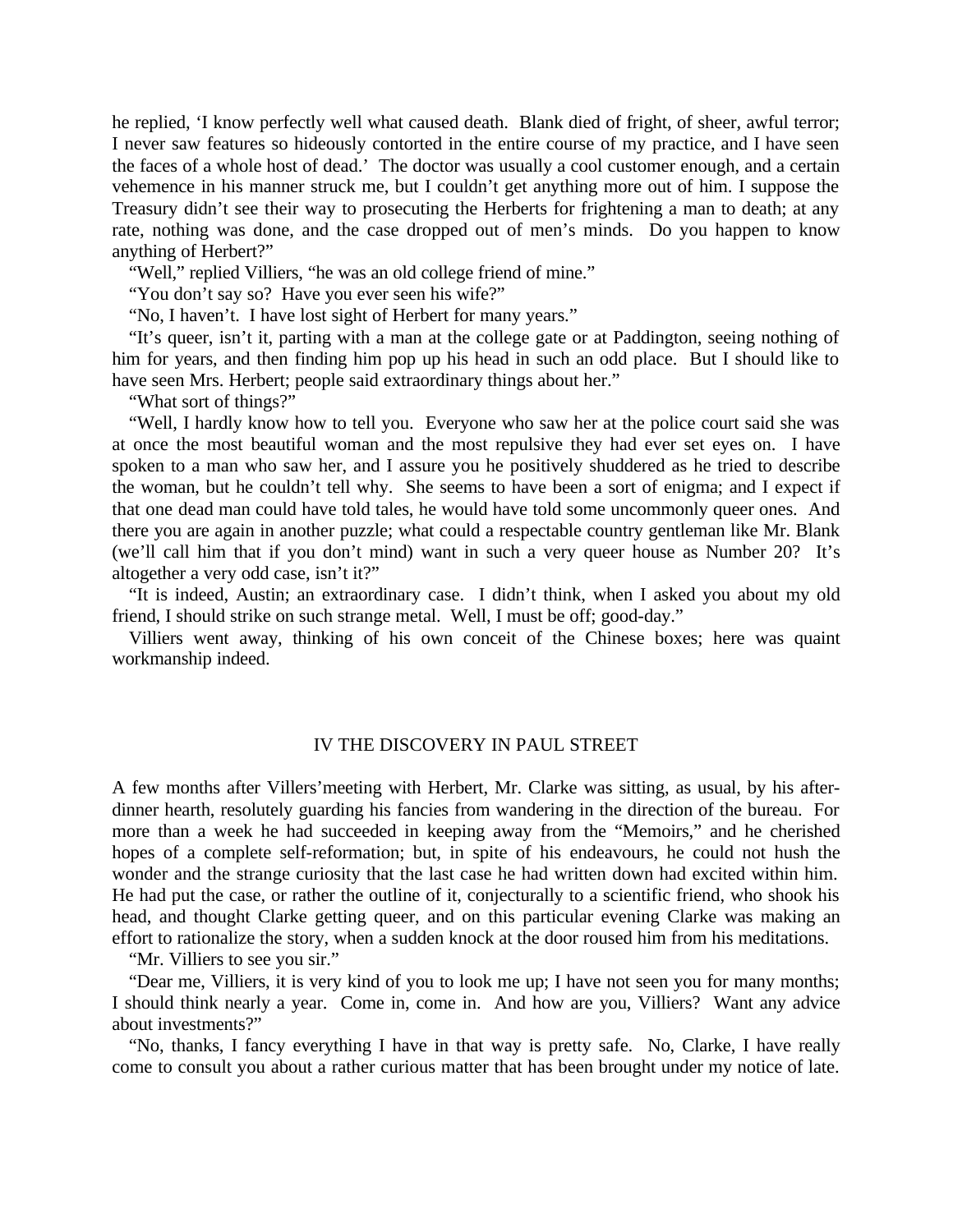I am afraid you will think it all rather absurd when I tell my tale. I sometimes think so myself, and that's just what I made up my mind to come to you, as I know you're a practical man."

Mr. Villiers was ignorant of the "Memoirs to prove the Existence of the Devil."

"Well, Villiers, I shall be happy to give you my advice, to the best of my ability. What is the nature of the case?"

"It's an extraordinary thing altogether. You know my ways; I always keep my eyes open in the streets, and in my time I have chanced upon some queer customers, and queer cases too, but this, I think, beats all. I was coming out of a restaurant one nasty winter night about three months ago; I had had a capital dinner and a good bottle of Chianti, and I stood for a moment on the pavement, thinking what a mystery there is about London streets and the companies that pass along them. A bottle of red wine encourages these fancies, Clarke, and I dare say I should have thought a page of small type, but I was cut short by a beggar who had come behind me, and was making the usual appeals. Of course I looked round, and this beggar turned out to be what was left of an old friend of mine, a man named Herbert. I asked him how he had come to such a wretched pass, and he told me. We walked up and down one of those long and dark Soho streets, and there I listened to his story. He said he had married a beautiful girl, some years younger than himself, and, as he put it, she had corrupted him body and soul. He wouldn't go into details; he said he dare not, that what he had seen and heard haunted him by night and day, and when I looked in his face I knew he was speaking the truth. There was something about the man that made me shiver. I don't know why, but it was there. I gave him a little money and sent him away, and I assure you that when he was gone I gasped for breath. His presence seemed to chill one's blood."

"Isn't this all just a little fanciful, Villiers? I suppose the poor fellow had made an imprudent marriage, and, in plain English, gone to the bad."

"Well, listen to this." Villiers told Clarke the story he had heard from Austin.

"You see," he concluded, "there can be but little doubt that this Mr. Blank, whoever he was, died of sheer terror; he saw something so awful, so terrible, that it cut short his life. And what he saw, he most certainly saw in that house, which, somehow or other, had got a bad name in the neighbourhood. I had the curiosity to go and look at the place for myself. It's a saddening kind of street; the houses are old enough to be mean and dreary, but not old enough to be quaint. As far as I could see most of them are let in lodgings, furnished and unfurnished, and almost every door has three bells to it. Here and there the ground floors have been made into shops of the commonest kind; it's a dismal street in every way. I found Number 20 was to let, and I went to the agent's and got the key. Of course I should have heard nothing of the Herberts in that quarter, but I asked the man, fair and square, how long they had left the house and whether there had been other tenants in the meanwhile. He looked at me queerly for a minute, and told me the Herberts had left immediately after the unpleasantness, as he called it, and since then the house had been empty."

Mr. Villiers paused for a moment.

"I have always been rather fond of going over empty houses; there's a sort of fascination about the desolate empty rooms, with the nails sticking in the walls, and the dust thick upon the window-sills. But I didn't enjoy going over Number 20, Paul Street. I had hardly put my foot inside the passage when I noticed a queer, heavy feeling about the air of the house. Of course all empty houses are stuffy, and so forth, but this was something quite different; I can't describe it to you, but it seemed to stop the breath. I went into the front room and the back room, and the kitchens downstairs; they were all dirty and dusty enough, as you would expect, but there was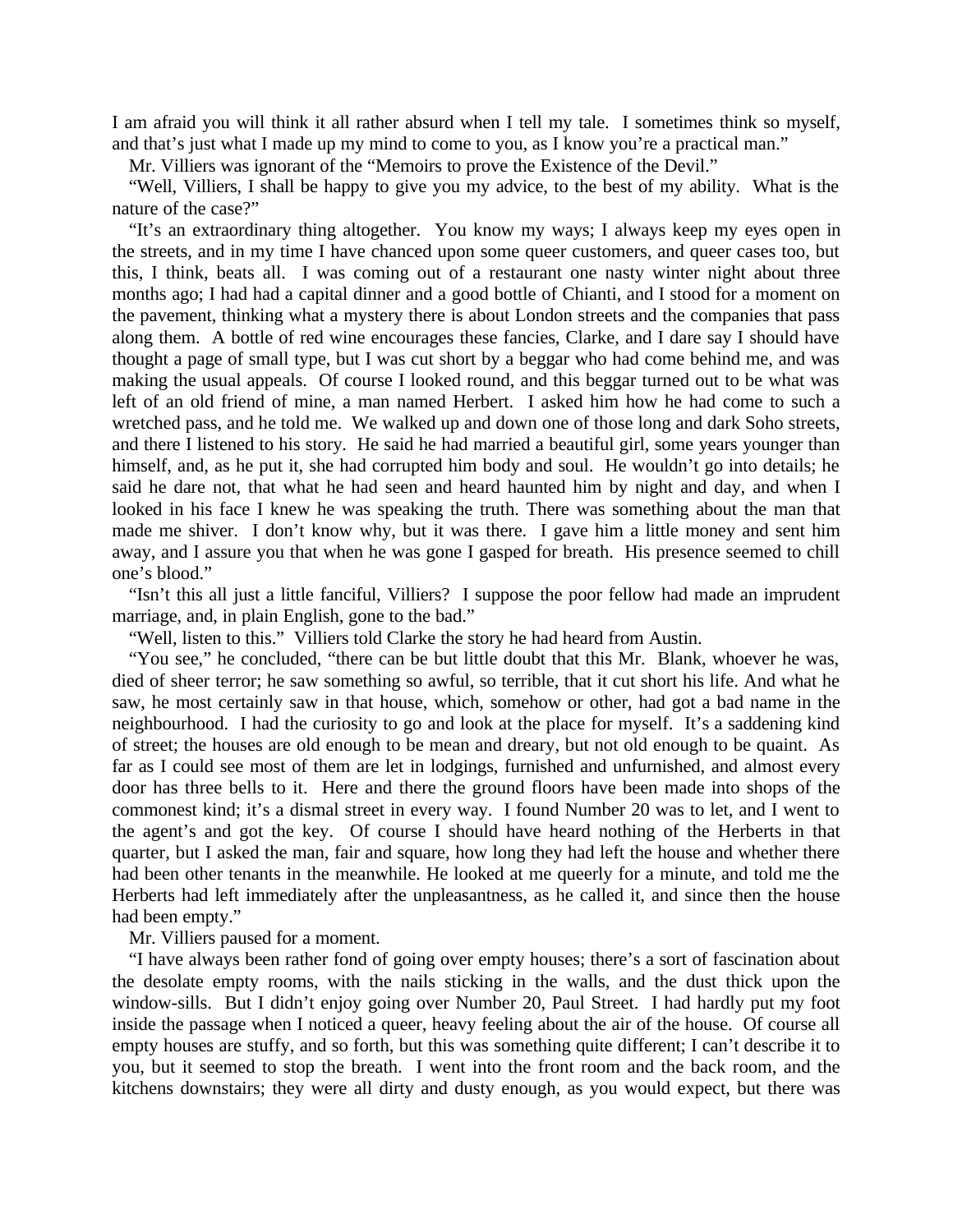something strange about them all. I couldn't define it to you, I only know I felt queer. It was one of the rooms on the first floor, though, that was the worst. It was a largish room, and once on a time the paper must have been cheerful enough, but when I saw it, paint, paper, and everything were most doleful. But the room was full of horror; I felt my teeth grinding as I put my hand on the door, and when I went in, I thought I should have fallen fainting to the floor. However, I pulled myself together, and stood against the end wall, wondering what on earth there could be about the room to make my limbs tremble, and my heart beat as if I were at the hour of death. In one corner there was a pile of newspapers littered on the floor, and I began looking at them; they were papers of three or four years ago, some of them half torn, and some crumpled as if they had been used for packing. I turned the whole pile over, and amongst them I found a curious drawing; I will show it to you presently. But I couldn't stay in the room; I felt it was overpowering me. I was thankful to come out, safe and sound, into the open air. People stared at me as I walked along the street, and one man said I was drunk. I was staggering about from one side of the pavement to the other, and it was as much as I could do to take the key back to the agent and get home. I was in bed for a week, suffering from what my doctor called nervous shock and exhaustion. One of those days I was reading the evening paper, and happened to notice a paragraph headed: 'Starved to Death.' It was the usual style of thing; a model lodging-house in Marlyebone, a door locked for several days, and a dead man in his chair when they broke in. 'The deceased,'said the paragraph, 'was known as Charles Herbert, and is believed to have been once a prosperous country gentleman. His name was familiar to the public three years ago in connection with the mysterious death in Paul Street, Tottenham Court Road, the deceased being the tenant of the house Number 20, in the area of which a gentleman of good position was found dead under circumstances not devoid of suspicion.' A tragic ending, wasn't it? But after all, if what he told me were true, which I am sure it was, the man's life was all a tragedy, and a tragedy of a stranger sort than they put on the boards."

"And that is the story, is it?" said Clarke musingly.

"Yes, that is the story."

"Well, really, Villiers, I scarcely know what to say about it. There are, no doubt, circumstances in the case which seem peculiar, the finding of the dead man in the area of Herbert's house, for instance, and the extraordinary opinion of the physician as to the cause of death; but, after all, it is conceivable that the facts may be explained in a straightforward manner. As to your own sensations, when you went to see the house, I would suggest that they were due to a vivid imagination; you must have been brooding, in a semi-conscious way, over what you had heard. I don't exactly see what more can be said or done in the matter; you evidently think there is a mystery of some kind, but Herbert is dead; where then do you propose to look?"

"I propose to look for the woman; the woman whom he married. She is the mystery."

The two men sat silent by the fireside; Clarke secretly congratulating himself on having successfully kept up the character of advocate of the commonplace, and Villiers wrapped in his gloomy fancies.

"I think I will have a cigarette," he said at last, and put his hand in his pocket to feel for the cigarette-case.

"Ah!" he said, starting slightly, "I forgot I had something to show you. You remember my saying that I had found a rather curious sketch amongst the pile of old newspapers at the house in Paul Street? Here it is."

Villiers drew out a small thin parcel from his pocket. It was covered with brown paper, and secured with string, and the knots were troublesome. In spite of himself Clarke felt inquisitive;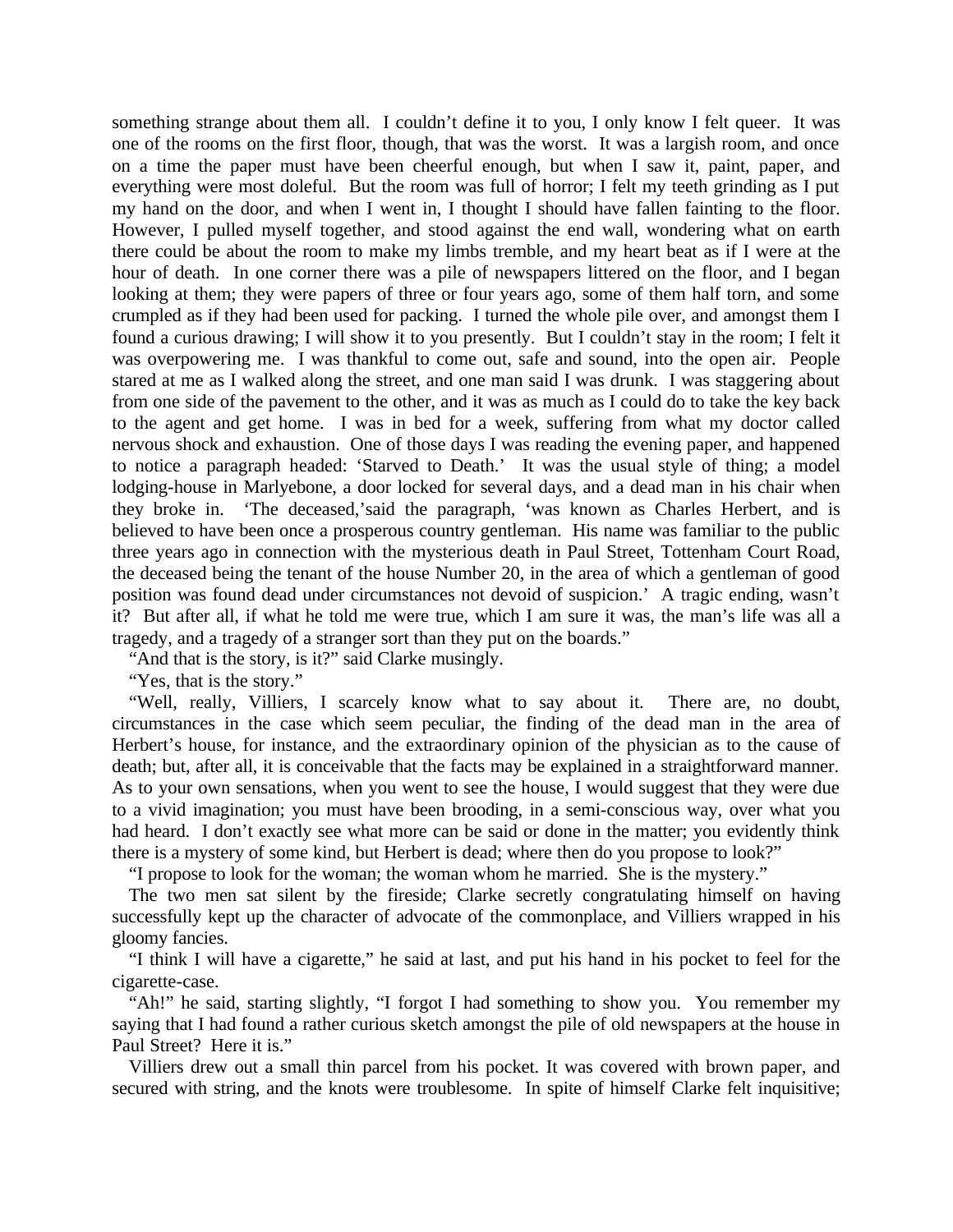he bent forward on his chair as Villiers painfully undid the string, and unfolded the outer covering. Inside was a second wrapping of tissue, and Villiers took it off and handed the small piece of paper to Clarke without a word.

There was dead silence in the room for five minutes or more; the two man sat so still that they could hear the ticking of the tall old-fashioned clock that stood outside in the hall, and in the mind of one of them the slow monotony of sound woke up a far, far memory. He was looking intently at the small pen-and-ink sketch of the woman's head; it had evidently been drawn with great care, and by a true artist, for the woman's soul looked out of the eyes, and the lips were parted with a strange smile. Clarke gazed still at the face; it brought to his memory one summer evening, long ago; he saw again the long lovely valley, the river winding between the hills, the meadows and the cornfields, the dull red sun, and the cold white mist rising from the water. He heard a voice speaking to him across the waves of many years, and saying "Clarke, Mary will see the god Pan!" and then he was standing in the grim room beside the doctor, listening to the heavy ticking of the clock, waiting and watching, watching the figure lying on the green char beneath the lamplight. Mary rose up, and he looked into her eyes, and his heart grew cold within him.

"Who is this woman?" he said at last. His voice was dry and hoarse.

"That is the woman who Herbert married."

Clarke looked again at the sketch; it was not Mary after all. There certainly was Mary's face, but there was something else, something he had not seen on Mary's features when the white-clad girl entered the laboratory with the doctor, nor at her terrible awakening, nor when she lay grinning on the bed. Whatever it was, the glance that came from those eyes, the smile on the full lips, or the expression of the whole face, Clarke shuddered before it at his inmost soul, and thought, unconsciously, of Dr. Phillip's words, "the most vivid presentment of evil I have ever seen." He turned the paper over mechanically in his hand and glanced at the back.

"Good God! Clarke, what is the matter? You are as white as death."

Villiers had started wildly from his chair, as Clarke fell back with a groan, and let the paper drop from his hands.

"I don't feel very well, Villiers, I am subject to these attacks. Pour me out a little wine; thanks, that will do. I shall feel better in a few minutes."

Villiers picked up the fallen sketch and turned it over as Clarke had done.

"You saw that?" he said. "That's how I identified it as being a portrait of Herbert's wife, or I should say his widow. How do you feel now?"

"Better, thanks, it was only a passing faintness. I don't think I quite catch your meaning. What did you say enabled you to identify the picture?"

"This word--'Helen'--was written on the back. Didn't I tell you her name was Helen? Yes; Helen Vaughan."

Clarke groaned; there could be no shadow of doubt.

"Now, don't you agree with me," said Villiers, "that in the story I have told you to-night, and in the part this woman plays in it, there are some very strange points?"

"Yes, Villiers," Clarke muttered, "it is a strange story indeed; a strange story indeed. You must give me time to think it over; I may be able to help you or I may not. Must you be going now? Well, good-night, Villiers, good-night. Come and see me in the course of a week."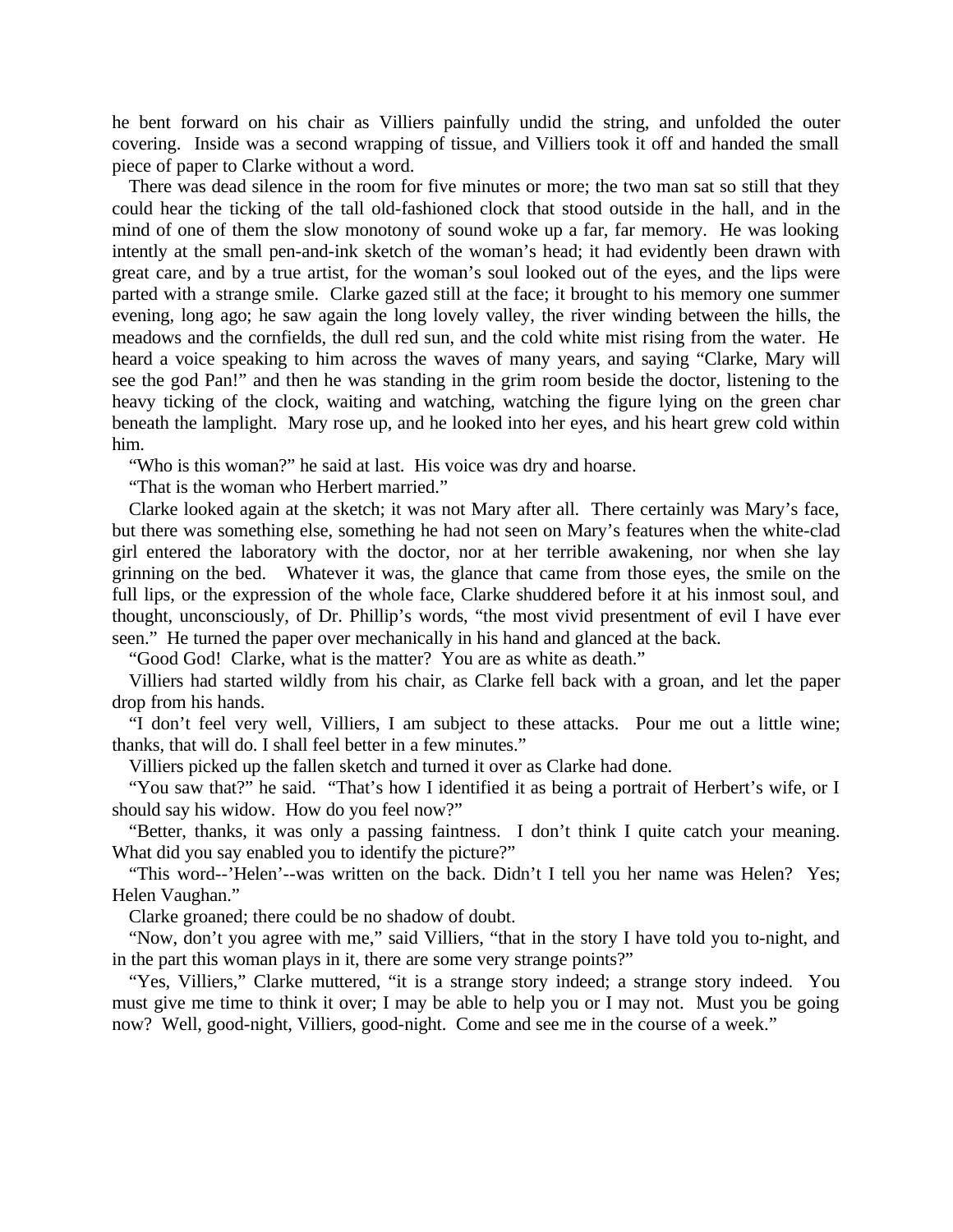#### V THE LETTER OF ADVICE

"Do you know, Austin," said Villiers, as the two friends were pacing sedately along Piccadilly one pleasant morning in May, "do you know I am convinced that what you told me about Paul Street and the Herberts is a mere episode in an extraordinary history? I may as well confess to you that when I asked you about Herbert a few months ago I had just seen him."

"You had seen him? Where?"

"He begged of me in the street one night. He was in the most pitiable plight, but I recognized the man, and I got him to tell me his history, or at least the outline of it. In brief, it amounted to this--he had been ruined by his wife."

"In what manner?"

"He would not tell me; he would only say that she had destroyed him, body and soul. The man is dead now.

"And what has become of his wife?"

"Ah, that's what I should like to know, and I mean to find her sooner or later. I know a man named Clarke, a dry fellow, in fact a man of business, but shrewd enough. You understand my meaning; not shrewd in the mere business sense of the word, but a man who really knows something about men and life. Well, I laid the case before him, and he was evidently impressed. He said it needed consideration, and asked me to come again in the course of a week. A few days later I received this extraordinary letter."

Austin took the envelope, drew out the letter, and read it curiously. It ran as follows:--

"MY DEAR VILLIERS,--I have thought over the matter on which you consulted me the other night, and my advice to you is this. Throw the portrait into the fire, blot out the story from your mind. Never give it another thought, Villiers, or you will be sorry. You will think, no doubt, that I am in possession of some secret information, and to a certain extent that is the case. But I only know a little; I am like a traveller who has peered over an abyss, and has drawn back in terror. What I know is strange enough and horrible enough, but beyond my knowledge there are depths and horrors more frightful still, more incredible than any tale told of winter nights about the fire. I have resolved, and nothing shall shake that resolve, to explore no whit farther, and if you value your happiness you will make the same determination.

"Come and see me by all means; but we will talk on more cheerful topics than this."

Austin folded the letter methodically, and returned it to Villiers.

"It is certainly an extraordinary letter," he said, "what does he mean by the portrait?"

"Ah! I forgot to tell you I have been to Paul Street and have made a discovery."

Villiers told his story as he had told it to Clarke, and Austin listened in silence. He seemed puzzled.

"How very curious that you should experience such an unpleasant sensation in that room!" he said at length. "I hardly gather that it was a mere matter of the imagination; a feeling of repulsion, in short."

"No, it was more physical than mental. It was as if I were inhaling at every breath some deadly fume, which seemed to penetrate to every nerve and bone and sinew of my body. I felt racked from head to foot, my eyes began to grow dim; it was like the entrance of death."

"Yes, yes, very strange certainly. You see, your friend confesses that there is some very black story connected with this woman. Did you notice any particular emotion in him when you were telling your tale?"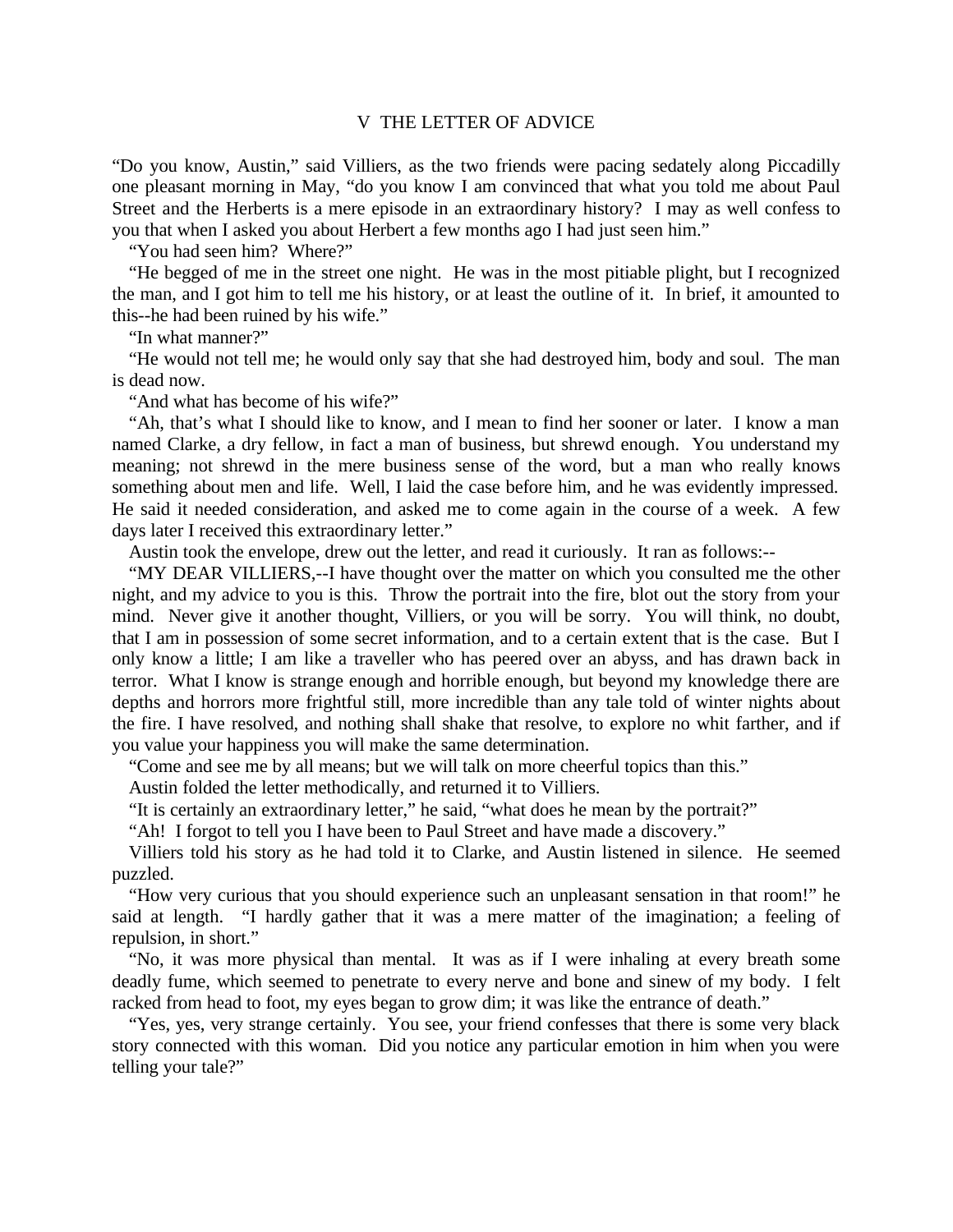"Yes, I did. He became very faint, but he assured me that it was a mere passing attack to which he was subject."

"Did you believe him?"

"I did at the time, but I don't now. He heard what I had to say with a good deal of indifference, till I showed him the portrait. It was then that he was seized with the attack of which I spoke. He looked ghastly, I assure you."

"Then he must have seen the woman before. But there might be another explanation; it might have been the name, and not the face, which was familiar to him. What do you think?"

"I couldn't say. To the best of my belief it was after turning the portrait in his hands that he nearly dropped from the chair. The name, you know, was written on the back."

"Quite so. After all, it is impossible to come to any resolution in a case like this. I hate melodrama, and nothing strikes me as more commonplace and tedious than the ordinary ghost story of commerce; but really, Villiers, it looks as if there were something very queer at the bottom of all this."

The two men had, without noticing it, turned up Ashley Street, leading northward from Piccadilly. It was a long street, and rather a gloomy one, but here and there a brighter taste had illuminated the dark houses with flowers, and gay curtains, and a cheerful paint on the doors. Villiers glanced up as Austin stopped speaking, and looked at one of these houses; geraniums, red and white, drooped from every sill, and daffodil-coloured curtains were draped back from each window.

"It looks cheerful, doesn't it?" he said.

"Yes, and the inside is still more cheery. One of the pleasantest houses of the season, so I have heard. I haven't been there myself, but I've met several men who have, and they tell me it's uncommonly jovial."

"Whose house is it?"

"A Mrs. Beaumont's."

"And who is she?"

"I couldn't tell you. I have heard she comes from South America, but after all, who she is is of little consequence. She is a very wealthy woman, there's no doubt of that, and some of the best people have taken her up. I hear she has some wonderful claret, really marvellous wine, which must have cost a fabulous sum. Lord Argentine was telling me about it; he was there last Sunday evening. He assures me he has never tasted such a wine, and Argentine, as you know, is an expert. By the way, that reminds me, she must be an oddish sort of woman, this Mrs. Beaumont. Argentine asked her how old the wine was, and what do you think she said? 'About a thousand years, I believe.' Lord Argentine thought she was chaffing him, you know, but when he laughed she said she was speaking quite seriously and offered to show him the jar. Of course, he couldn't say anything more after that; but it seems rather antiquated for a beverage, doesn't it? Why, here we are at my rooms. Come in, won't you?"

"Thanks, I think I will. I haven't seen the curiosity-shop for a while."

It was a room furnished richly, yet oddly, where every jar and bookcase and table, and every rug and jar and ornament seemed to be a thing apart, preserving each its own individuality.

"Anything fresh lately?" said Villiers after a while.

"No; I think not; you saw those queer jugs, didn't you? I thought so. I don't think I have come across anything for the last few weeks."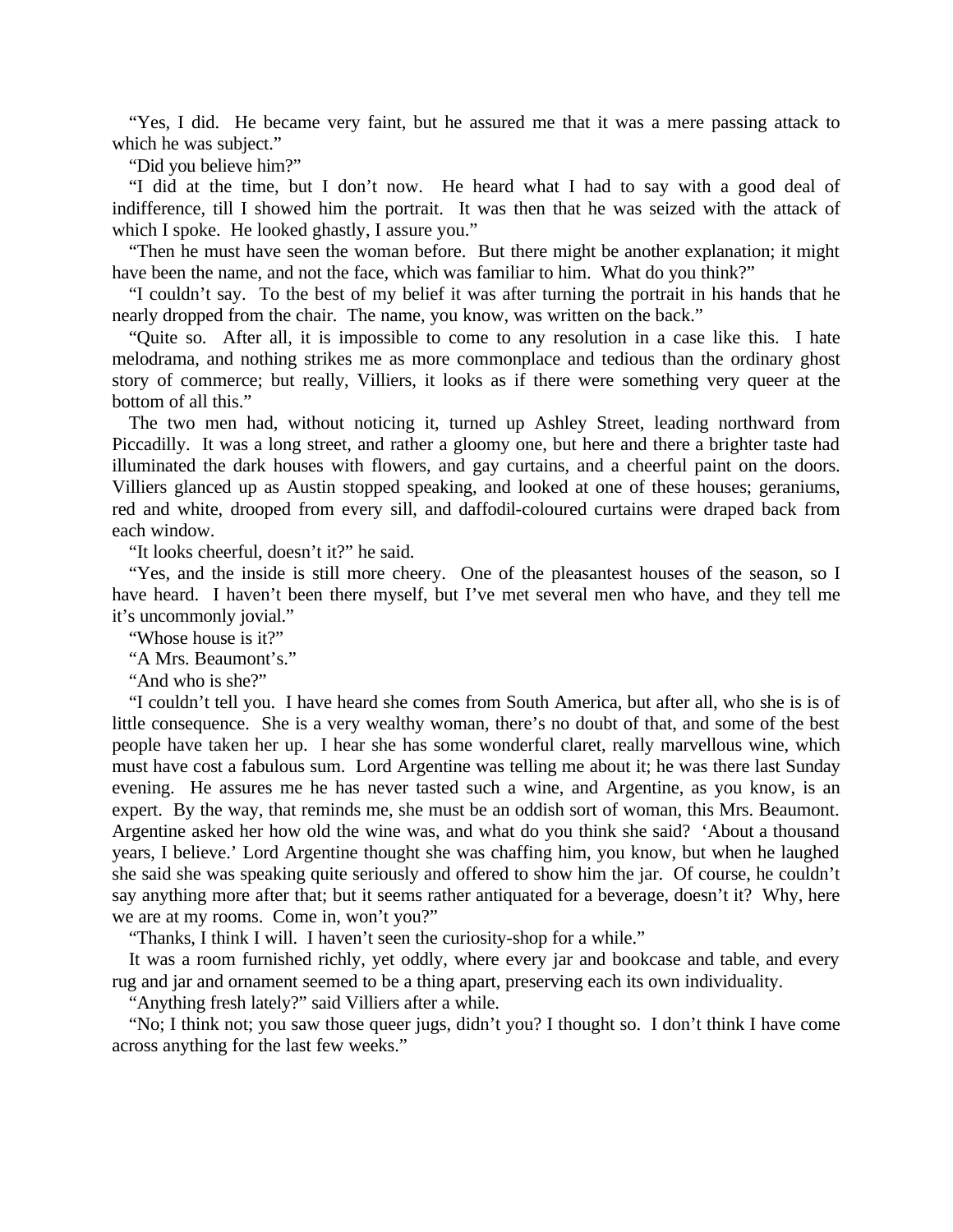Austin glanced around the room from cupboard to cupboard, from shelf to shelf, in search of some new oddity. His eyes fell at last on an odd chest, pleasantly and quaintly carved, which stood in a dark corner of the room.

"Ah," he said, "I was forgetting, I have got something to show you." Austin unlocked the chest, drew out a thick quarto volume, laid it on the table, and resumed the cigar he had put down.

"Did you know Arthur Meyrick the painter, Villiers?"

"A little; I met him two or three times at the house of a friend of mine. What has become of him? I haven't heard his name mentioned for some time."

"He's dead."

"You don't say so! Ouite young, wasn't he?"

"Yes; only thirty when he died."

"What did he die of?"

"I don't know. He was an intimate friend of mine, and a thoroughly good fellow. He used to come here and talk to me for hours, and he was one of the best talkers I have met. He could even talk about painting, and that's more than can be said of most painters. About eighteen months ago he was feeling rather overworked, and partly at my suggestion he went off on a sort of roving expedition, with no very definite end or aim about it. I believe New York was to be his first port, but I never heard from him. Three months ago I got this book, with a very civil letter from an English doctor practising at Buenos Ayres, stating that he had attended the late Mr. Meyrick during his illness, and that the deceased had expressed an earnest wish that the enclosed packet should be sent to me after his death. That was all."

"And haven't you written for further particulars?"

"I have been thinking of doing so. You would advise me to write to the doctor?"

"Certainly. And what about the book?"

"It was sealed up when I got it. I don't think the doctor had seen it."

"It is something very rare? Meyrick was a collector, perhaps?"

"No, I think not, hardly a collector. Now, what do you think of these Ainu jugs?"

"They are peculiar, but I like them. But aren't you going to show me poor Meyrick's legacy?"

"Yes, yes, to be sure. The fact is, it's rather a peculiar sort of thing, and I haven't shown it to any one. I wouldn't say anything about it if I were you. There it is."

Villiers took the book, and opened it at haphazard.

"It isn't a printed volume, then?" he said.

"No. It is a collection of drawings in black and white by my poor friend Meyrick."

Villiers turned to the first page, it was blank; the second bore a brief inscription, which he read:

 Silet per diem universus, nec sine horrore secretus est; lucet nocturnis ignibus, chorus Aegipanum undique personatur: audiuntur et cantus tibiarum, et tinnitus cymbalorum per oram maritimam.

 On the third page was a design which made Villiers start and look up at Austin; he was gazing abstractedly out of the window. Villiers turned page after page, absorbed, in spite of himself, in the frightful Walpurgis Night of evil, strange monstrous evil, that the dead artist had set forth in hard black and white. The figures of Fauns and Satyrs and Aegipans danced before his eyes, the darkness of the thicket, the dance on the mountain-top, the scenes by lonely shores, in green vineyards, by rocks and desert places, passed before him: a world before which the human soul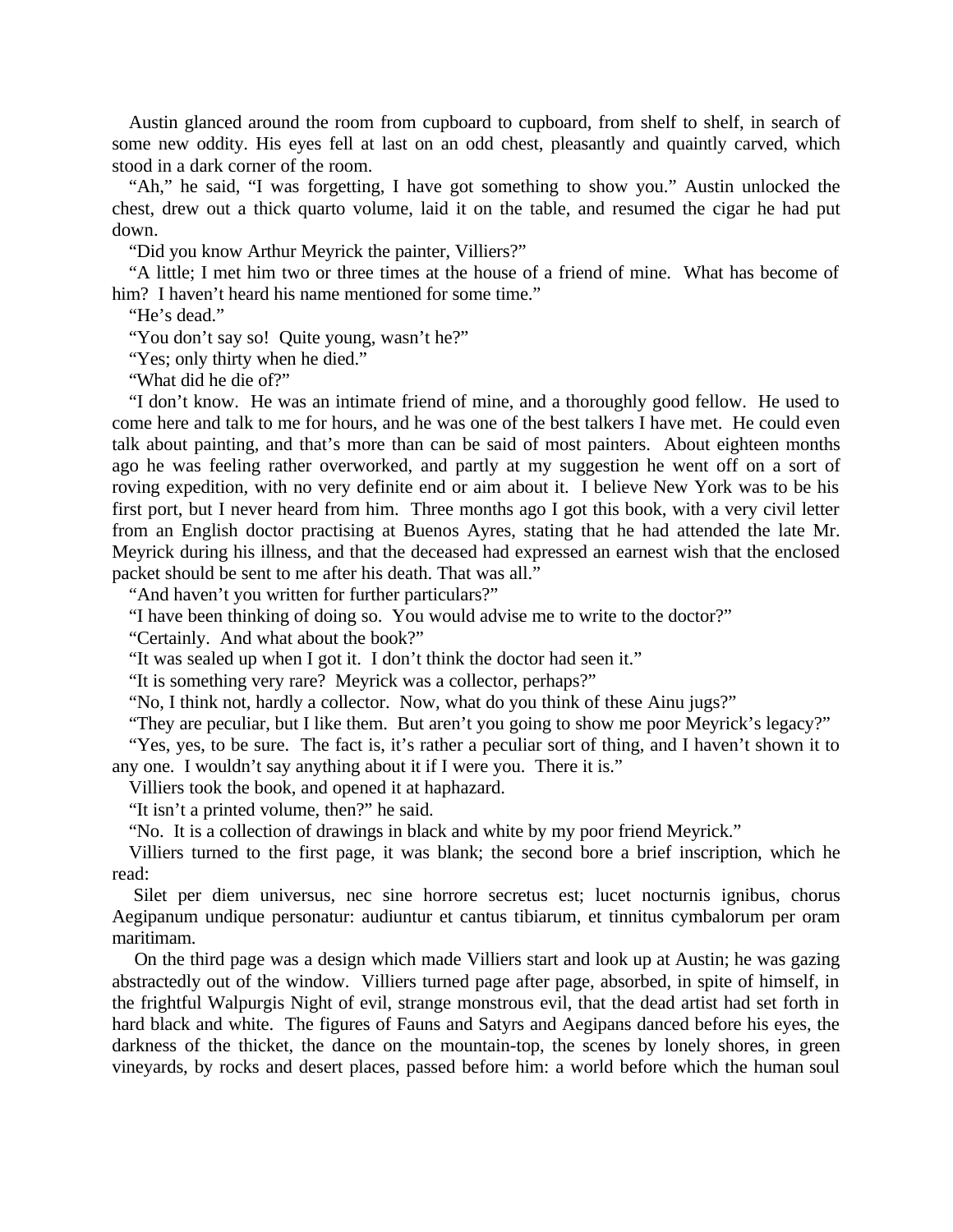seemed to shrink back and shudder. Villiers whirled over the remaining pages; he had seen enough, but the picture on the last leaf caught his eye, as he almost closed the book.

"Austin!"

"Well, what is it?"

"Do you know who that is?"

It was a woman's face, alone on the white page.

"Know who it is? No, of course not."

"I do."

"Who is it?"

"It is Mrs. Herbert."

"Are you sure?"

"I am perfectly sure of it. Poor Meyrick! He is one more chapter in her history."

"But what do you think of the designs?"

"They are frightful. Lock the book up again, Austin. If I were you I would burn it; it must be a terrible companion even though it be in a chest."

"Yes, they are singular drawings. But I wonder what connection there could be between Meyrick and Mrs. Herbert, or what link between her and these designs?"

"Ah, who can say? It is possible that the matter may end here, and we shall never know, but in my own opinion this Helen Vaughan, or Mrs. Herbert, is only the beginning. She will come back to London, Austin; depend on it, she will come back, and we shall hear more about her then. I doubt it will be very pleasant news."

#### VI THE SUICIDES

Lord Argentine was a great favourite in London Society. At twenty he had been a poor man, decked with the surname of an illustrious family, but forced to earn a livelihood as best he could, and the most speculative of money-lenders would not have entrusted him with fifty pounds on the chance of his ever changing his name for a title, and his poverty for a great fortune. His father had been near enough to the fountain of good things to secure one of the family livings, but the son, even if he had taken orders, would scarcely have obtained so much as this, and moreover felt no vocation for the ecclesiastical estate. Thus he fronted the world with no better armour than the bachelor's gown and the wits of a younger son's grandson, with which equipment he contrived in some way to make a very tolerable fight of it. At twenty-five Mr. Charles Aubernon saw himself still a man of struggles and of warfare with the world, but out of the seven who stood before him and the high places of his family three only remained. These three, however, were "good lives," but yet not proof against the Zulu assegais and typhoid fever, and so one morning Aubernon woke up and found himself Lord Argentine, a man of thirty who had faced the difficulties of existence, and had conquered. The situation amused him immensely, and he resolved that riches should be as pleasant to him as poverty had always been. Argentine, after some little consideration, came to the conclusion that dining, regarded as a fine art, was perhaps the most amusing pursuit open to fallen humanity, and thus his dinners became famous in London, and an invitation to his table a thing covetously desired. After ten years of lordship and dinners Argentine still declined to be jaded, still persisted in enjoying life, and by a kind of infection had become recognized as the cause of joy in others, in short, as the best of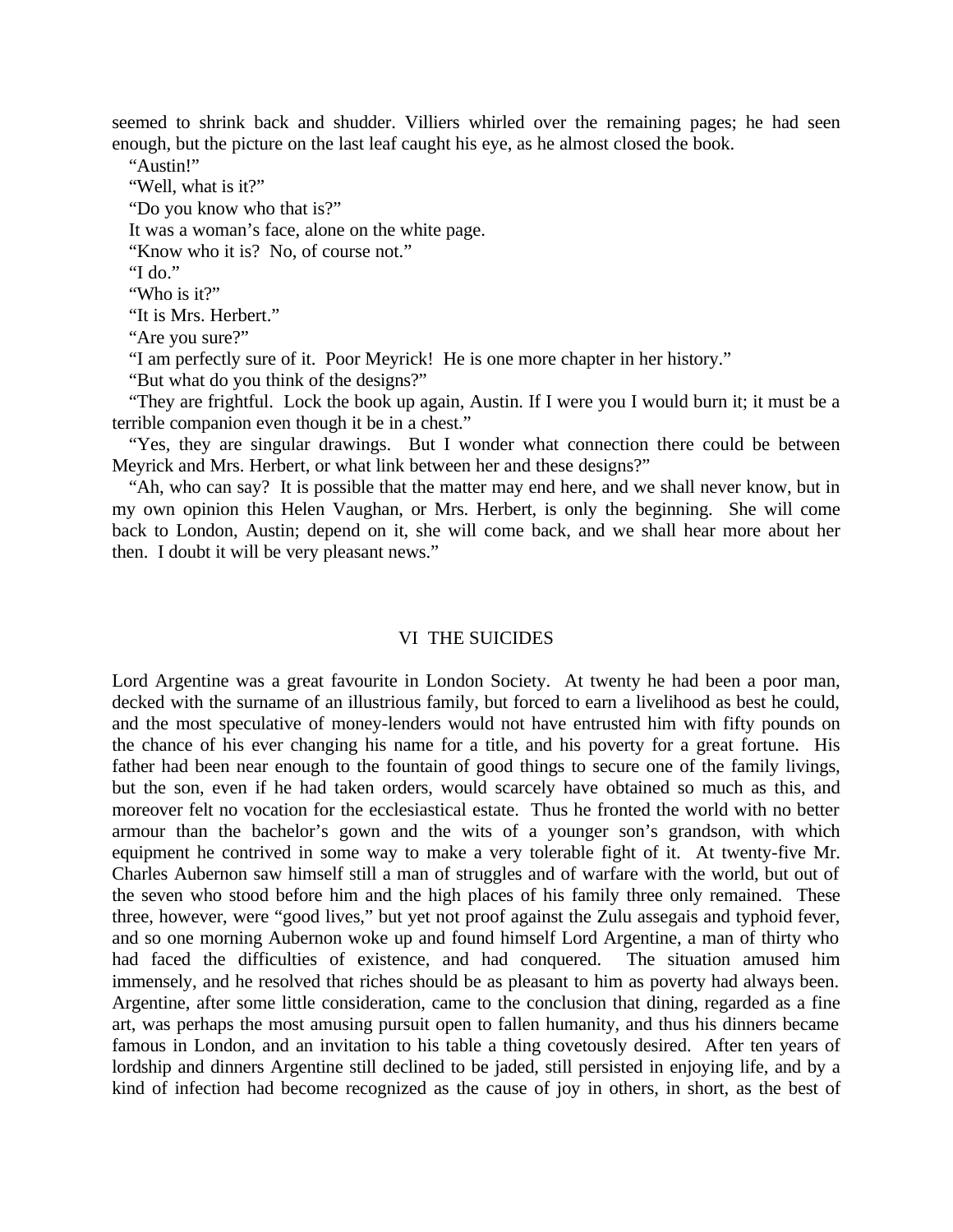company. His sudden and tragical death therefore caused a wide and deep sensation. People could scarcely believe it, even though the newspaper was before their eyes, and the cry of "Mysterious Death of a Nobleman" came ringing up from the street. But there stood the brief paragraph: "Lord Argentine was found dead this morning by his valet under distressing circumstances. It is stated that there can be no doubt that his lordship committed suicide, though no motive can be assigned for the act. The deceased nobleman was widely known in society, and much liked for his genial manner and sumptuous hospitality. He is succeeded by," etc., etc.

By slow degrees the details came to light, but the case still remained a mystery. The chief witness at the inquest was the deceased's valet, who said that the night before his death Lord Argentine had dined with a lady of good position, whose named was suppressed in the newspaper reports. At about eleven o'clock Lord Argentine had returned, and informed his man that he should not require his services till the next morning. A little later the valet had occasion to cross the hall and was somewhat astonished to see his master quietly letting himself out at the front door. He had taken off his evening clothes, and was dressed in a Norfolk coat and knickerbockers, and wore a low brown hat. The valet had no reason to suppose that Lord Argentine had seen him, and though his master rarely kept late hours, thought little of the occurrence till the next morning, when he knocked at the bedroom door at a quarter to nine as usual. He received no answer, and, after knocking two or three times, entered the room, and saw Lord Argentine's body leaning forward at an angle from the bottom of the bed. He found that his master had tied a cord securely to one of the short bed-posts, and, after making a running noose and slipping it round his neck, the unfortunate man must have resolutely fallen forward, to die by slow strangulation. He was dressed in the light suit in which the valet had seen him go out, and the doctor who was summoned pronounced that life had been extinct for more than four hours. All papers, letters, and so forth seemed in perfect order, and nothing was discovered which pointed in the most remote way to any scandal either great or small. Here the evidence ended; nothing more could be discovered. Several persons had been present at the dinner-party at which Lord Augustine had assisted, and to all these he seemed in his usual genial spirits. The valet, indeed, said he thought his master appeared a little excited when he came home, but confessed that the alteration in his manner was very slight, hardly noticeable, indeed. It seemed hopeless to seek for any clue, and the suggestion that Lord Argentine had been suddenly attacked by acute suicidal mania was generally accepted.

It was otherwise, however, when within three weeks, three more gentlemen, one of them a nobleman, and the two others men of good position and ample means, perished miserably in the almost precisely the same manner. Lord Swanleigh was found one morning in his dressingroom, hanging from a peg affixed to the wall, and Mr. Collier-Stuart and Mr. Herries had chosen to die as Lord Argentine. There was no explanation in either case; a few bald facts; a living man in the evening, and a body with a black swollen face in the morning. The police had been forced to confess themselves powerless to arrest or to explain the sordid murders of Whitechapel; but before the horrible suicides of Piccadilly and Mayfair they were dumbfoundered, for not even the mere ferocity which did duty as an explanation of the crimes of the East End, could be of service in the West. Each of these men who had resolved to die a tortured shameful death was rich, prosperous, and to all appearances in love with the world, and not the acutest research should ferret out any shadow of a lurking motive in either case. There was a horror in the air, and men looked at one another's faces when they met, each wondering whether the other was to be the victim of the fifth nameless tragedy. Journalists sought in vain for their scrapbooks for materials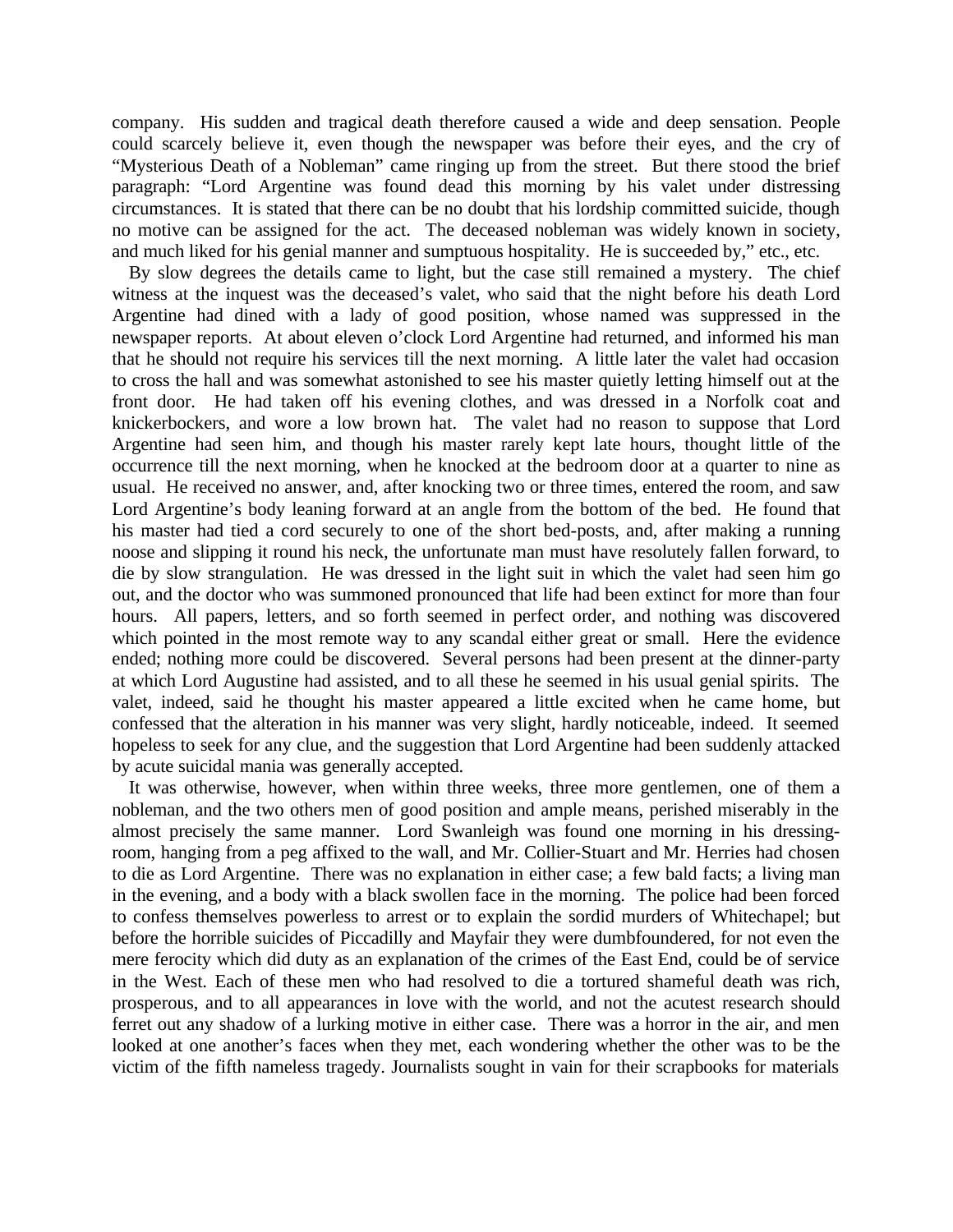whereof to concoct reminiscent articles; and the morning paper was unfolded in many a house with a feeling of awe; no man knew when or where the next blow would light.

A short while after the last of these terrible events, Austin came to see Mr. Villiers. He was curious to know whether Villiers had succeeded in discovering any fresh traces of Mrs. Herbert, either through Clarke or by other sources, and he asked the question soon after he had sat down.

"No," said Villiers, "I wrote to Clarke, but he remains obdurate, and I have tried other channels, but without any result. I can't find out what became of Helen Vaughan after she left Paul Street, but I think she must have gone abroad. But to tell the truth, Austin, I haven't paid much attention to the matter for the last few weeks; I knew poor Herries intimately, and his terrible death has been a great shock to me, a great shock."

"I can well believe it," answered Austin gravely, "you know Argentine was a friend of mine. If I remember rightly, we were speaking of him that day you came to my rooms."

"Yes; it was in connection with that house in Ashley Street, Mrs. Beaumont's house. You said something about Argentine's dining there."

"Quite so. Of course you know it was there Argentine dined the night before--before his death."

"No, I had not heard that."

"Oh, yes; the name was kept out of the papers to spare Mrs. Beaumont. Argentine was a great favourite of hers, and it is said she was in a terrible state for sometime after."

A curious look came over Villiers' face; he seemed undecided whether to speak or not. Austin began again.

"I never experienced such a feeling of horror as when I read the account of Argentine's death. I didn't understand it at the time, and I don't now. I knew him well, and it completely passes my understanding for what possible cause he -- or any of the others for the matter of that--could have resolved in cold blood to die in such an awful manner. You know how men babble away each other's characters in London, you may be sure any buried scandal or hidden skeleton would have been brought to light in such a case as this; but nothing of the sort has taken place. As for the theory of mania, that is very well, of course, for the coroner's jury, but everybody knows that it's all nonsense. Suicidal mania is not small-pox."

Austin relapsed into gloomy silence. Villiers sat silent, also, watching his friend. The expression of indecision still fleeted across his face; he seemed as if weighing his thoughts in the balance, and the considerations he was resolving left him still silent. Austin tried to shake off the remembrance of tragedies as hopeless and perplexed as the labyrinth of Daedalus, and began to talk in an indifferent voice of the more pleasant incidents and adventures of the season.

"That Mrs. Beaumont," he said, "of whom we were speaking, is a great success; she has taken London almost by storm. I met her the other night at Fulham's; she is really a remarkable woman."

"You have met Mrs. Beaumont?"

"Yes; she had quite a court around her. She would be called very handsome, I suppose, and yet there is something about her face which I didn't like. The features are exquisite, but the expression is strange. And all the time I was looking at her, and afterwards, when I was going home, I had a curious feeling that very expression was in some way or another familiar to me."

"You must have seen her in the Row."

"No, I am sure I never set eyes on the woman before; it is that which makes it puzzling. And to the best of my belief I have never seen anyone like her; what I felt was a kind of dim far-off memory, vague but persistent. The only sensation I can compare it to, is that odd feeling one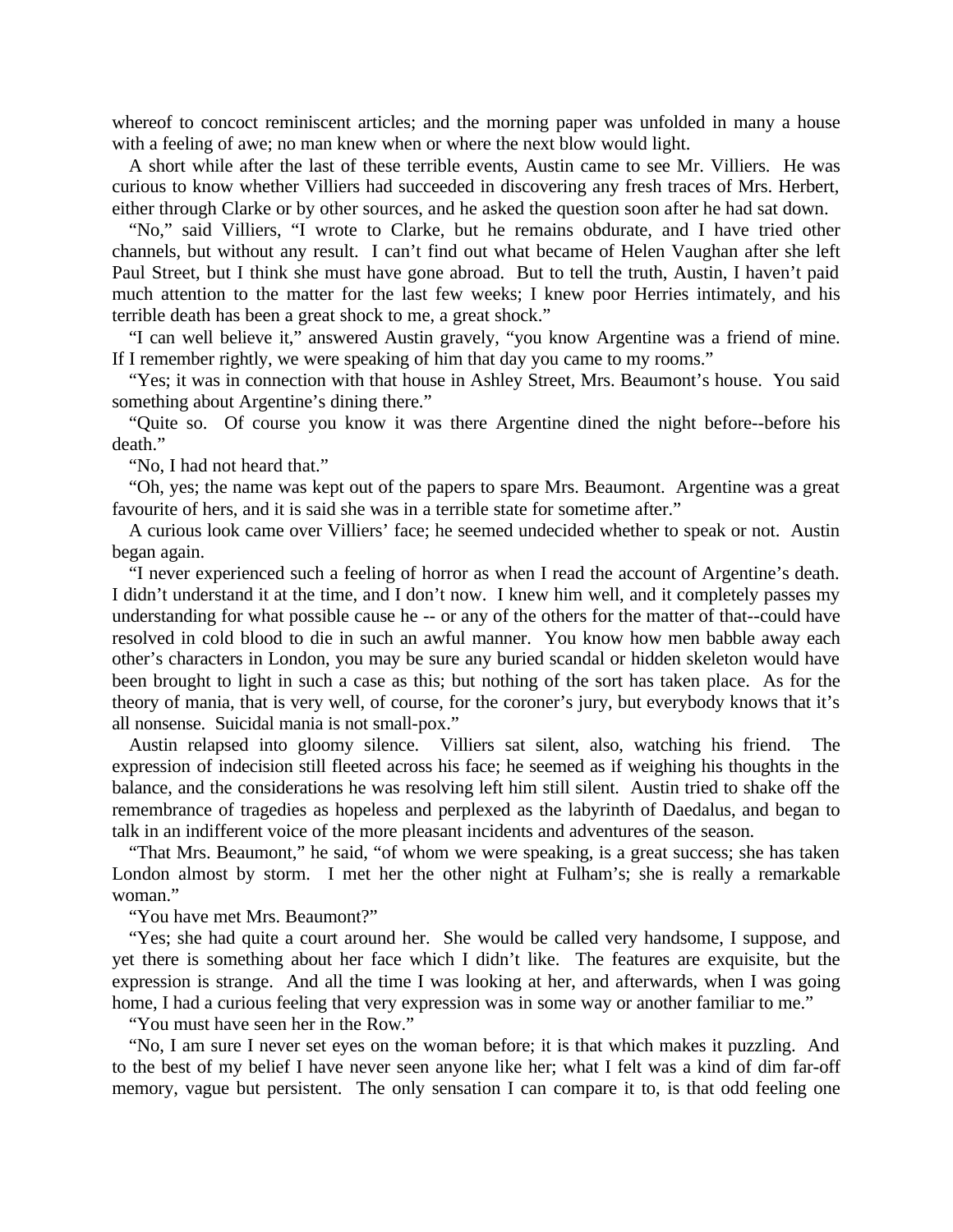sometimes has in a dream, when fantastic cities and wondrous lands and phantom personages appear familiar and accustomed."

Villiers nodded and glanced aimlessly round the room, possibly in search of something on which to turn the conversation. His eyes fell on an old chest somewhat like that in which the artist's strange legacy lay hid beneath a Gothic scutcheon.

"Have you written to the doctor about poor Meyrick?" he asked.

"Yes; I wrote asking for full particulars as to his illness and death. I don't expect to have an answer for another three weeks or a month. I thought I might as well inquire whether Meyrick knew an Englishwoman named Herbert, and if so, whether the doctor could give me any information about her. But it's very possible that Meyrick fell in with her at New York, or Mexico, or San Francisco; I have no idea as to the extent or direction of his travels."

"Yes, and it's very possible that the woman may have more than one name."

"Exactly. I wish I had thought of asking you to lend me the portrait of her which you possess. I might have enclosed it in my letter to Dr. Matthews."

"So you might; that never occurred to me. We might send it now. Hark! what are those boys calling?"

While the two men had been talking together a confused noise of shouting had been gradually growing louder. The noise rose from the eastward and swelled down Piccadilly, drawing nearer and nearer, a very torrent of sound; surging up streets usually quiet, and making every window a frame for a face, curious or excited. The cries and voices came echoing up the silent street where Villiers lived, growing more distinct as they advanced, and, as Villiers spoke, an answer rang up from the pavement:

"The West End Horrors; Another Awful Suicide; Full Details!"

Austin rushed down the stairs and bought a paper and read out the paragraph to Villiers as the uproar in the street rose and fell. The window was open and the air seemed full of noise and terror.

"Another gentleman has fallen a victim to the terrible epidemic of suicide which for the last month has prevailed in the West End. Mr. Sidney Crashaw, of Stoke House, Fulham, and King's Pomeroy, Devon, was found, after a prolonged search, hanging dead from the branch of a tree in his garden at one o'clock today. The deceased gentleman dined last night at the Carlton Club and seemed in his usual health and spirits. He left the club at about ten o'clock, and was seen walking leisurely up St. James's Street a little later. Subsequent to this his movements cannot be traced. On the discovery of the body medical aid was at once summoned, but life had evidently been long extinct. So far as is known, Mr. Crashaw had no trouble or anxiety of any kind. This painful suicide, it will be remembered, is the fifth of the kind in the last month. The authorities at Scotland Yard are unable to suggest any explanation of these terrible occurrences."

Austin put down the paper in mute horror.

"I shall leave London to-morrow," he said, "it is a city of nightmares. How awful this is, Villiers!"

Mr. Villiers was sitting by the window quietly looking out into the street. He had listened to the newspaper report attentively, and the hint of indecision was no longer on his face.

"Wait a moment, Austin," he replied, "I have made up my mind to mention a little matter that occurred last night. It stated, I think, that Crashaw was last seen alive in St. James's Street shortly after ten?"

"Yes, I think so. I will look again. Yes, you are quite right."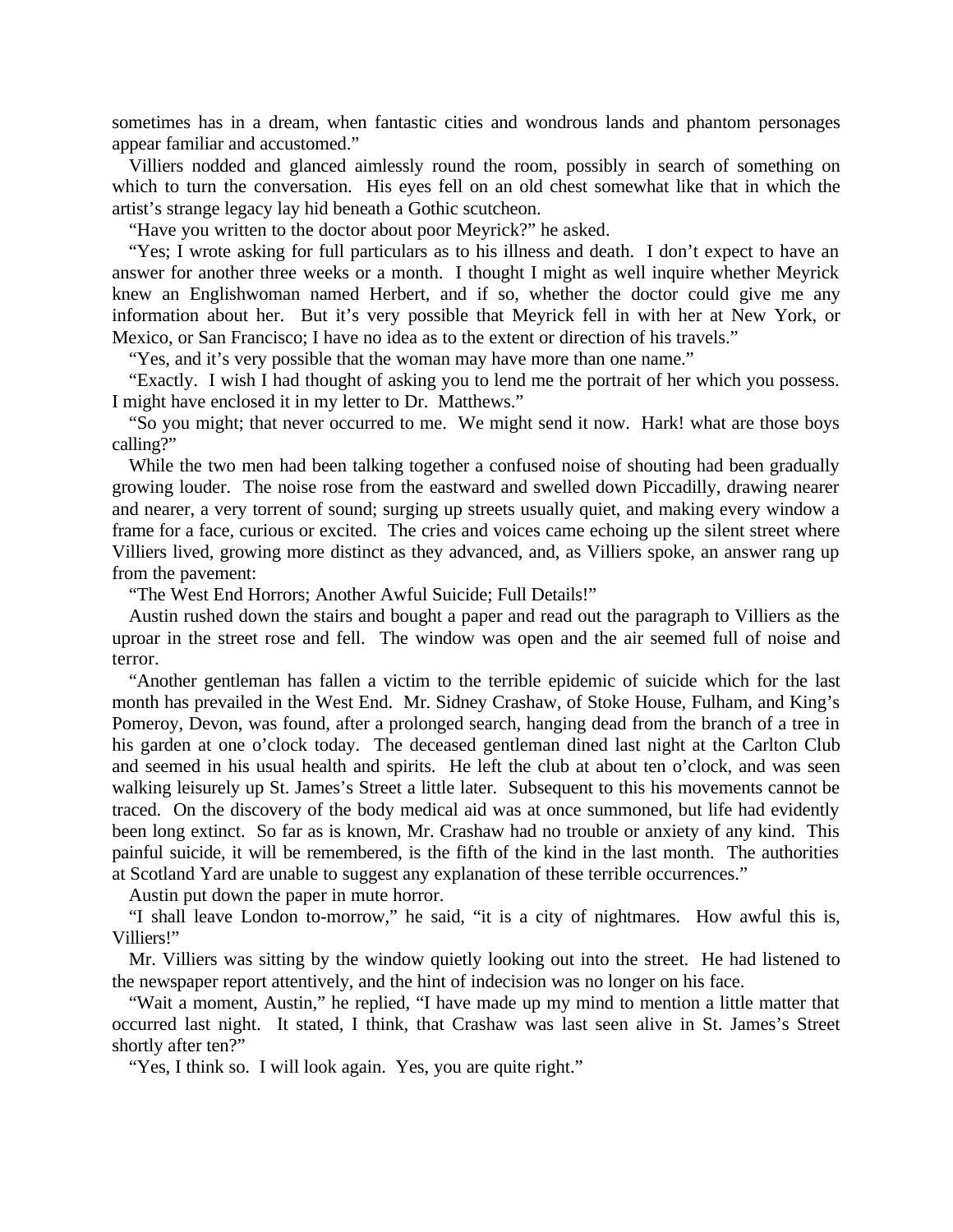"Quite so. Well, I am in a position to contradict that statement at all events. Crashaw was seen after that; considerably later indeed."

"How do you know?"

"Because I happened to see Crashaw myself at about two o'clock this morning."

"You saw Crashaw? You, Villiers?"

"Yes, I saw him quite distinctly; indeed, there were but a few feet between us."

"Where, in Heaven's name, did you see him?"

"Not far from here. I saw him in Ashley Street. He was just leaving a house."

"Did you notice what house it was?"

"Yes. It was Mrs. Beaumont's."

"Villiers! Think what you are saying; there must be some mistake. How could Crashaw be in Mrs. Beaumont's house at two o'clock in the morning? Surely, surely, you must have been dreaming, Villiers; you were always rather fanciful."

"No; I was wide awake enough. Even if I had been dreaming as you say, what I saw would have roused me effectually."

"What you saw? What did you see? Was there anything strange about Crashaw? But I can't believe it; it is impossible."

"Well, if you like I will tell you what I saw, or if you please, what I think I saw, and you can judge for yourself."

"Very good, Villiers."

The noise and clamour of the street had died away, though now and then the sound of shouting still came from the distance, and the dull, leaden silence seemed like the quiet after an earthquake or a storm. Villiers turned from the window and began speaking.

"I was at a house near Regent's Park last night, and when I came away the fancy took me to walk home instead of taking a hansom. It was a clear pleasant night enough, and after a few minutes I had the streets pretty much to myself. It's a curious thing, Austin, to be alone in London at night, the gas-lamps stretching away in perspective, and the dead silence, and then perhaps the rush and clatter of a hansom on the stones, and the fire starting up under the horse's hoofs. I walked along pretty briskly, for I was feeling a little tired of being out in the night, and as the clocks were striking two I turned down Ashley Street, which, you know, is on my way. It was quieter than ever there, and the lamps were fewer; altogether, it looked as dark and gloomy as a forest in winter. I had done about half the length of the street when I heard a door closed very softly, and naturally I looked up to see who was abroad like myself at such an hour. As it happens, there is a street lamp close to the house in question, and I saw a man standing on the step. He had just shut the door and his face was towards me, and I recognized Crashaw directly. I never knew him to speak to, but I had often seen him, and I am positive that I was not mistaken in my man. I looked into his face for a moment, and then--I will confess the truth--I set off at a good run, and kept it up till I was within my own door."

"Why?"

"Why? Because it made my blood run cold to see that man's face. I could never have supposed that such an infernal medley of passions could have glared out of any human eyes; I almost fainted as I looked. I knew I had looked into the eyes of a lost soul, Austin, the man's outward form remained, but all hell was within it. Furious lust, and hate that was like fire, and the loss of all hope and horror that seemed to shriek aloud to the night, though his teeth were shut; and the utter blackness of despair. I am sure that he did not see me; he saw nothing that you or I can see, but what he saw I hope we never shall. I do not know when he died; I suppose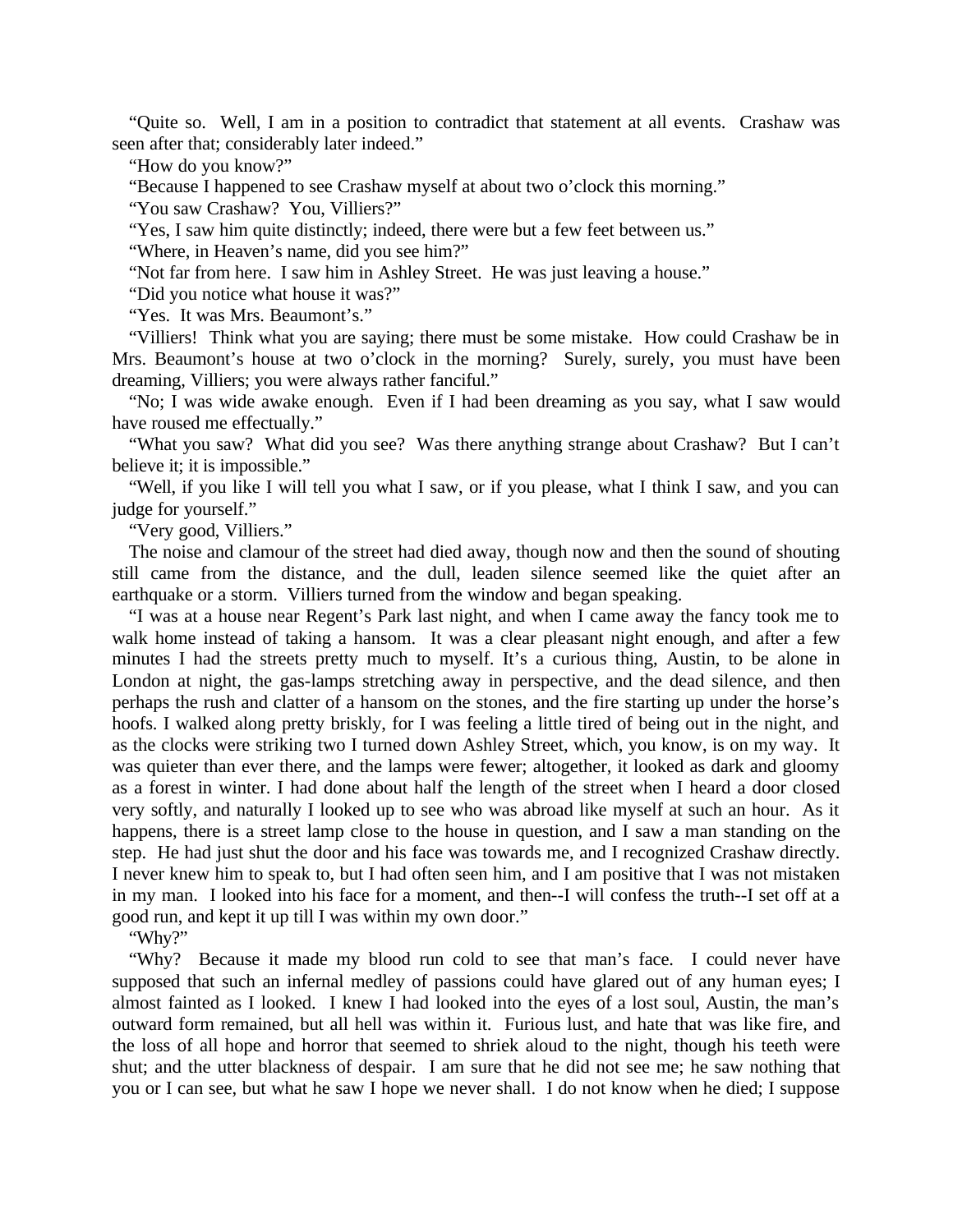in an hour, or perhaps two, but when I passed down Ashley Street and heard the closing door, that man no longer belonged to this world; it was a devil's face I looked upon."

There was an interval of silence in the room when Villiers ceased speaking. The light was failing, and all the tumult of an hour ago was quite hushed. Austin had bent his head at the close of the story, and his hand covered his eyes.

"What can it mean?" he said at length.

"Who knows, Austin, who knows? It's a black business, but I think we had better keep it to ourselves, for the present at any rate. I will see if I cannot learn anything about that house through private channels of information, and if I do light upon anything I will let you know."

## VII THE ENCOUNTER IN SOHO

Three weeks later Austin received a note from Villiers, asking him to call either that afternoon or the next. He chose the nearer date, and found Villiers sitting as usual by the window, apparently lost in meditation on the drowsy traffic of the street. There was a bamboo table by his side, a fantastic thing, enriched with gilding and queer painted scenes, and on it lay a little pile of papers arranged and docketed as neatly as anything in Mr. Clarke's office.

"Well, Villiers, have you made any discoveries in the last three weeks?"

"I think so; I have here one or two memoranda which struck me as singular, and there is a statement to which I shall call your attention."

"And these documents relate to Mrs. Beaumont? It was really Crashaw whom you saw that night standing on the doorstep of the house in Ashley Street?"

"As to that matter my belief remains unchanged, but neither my inquiries nor their results have any special relation to Crashaw. But my investigations have had a strange issue. I have found out who Mrs. Beaumont is!"

"Who is she? In what way do you mean?"

"I mean that you and I know her better under another name."

"What name is that?"

"Herbert."

"Herbert!" Austin repeated the word, dazed with astonishment.

"Yes, Mrs. Herbert of Paul Street, Helen Vaughan of earlier adventures unknown to me. You had reason to recognize the expression of her face; when you go home look at the face in Meyrick's book of horrors, and you will know the sources of your recollection."

"And you have proof of this?"

"Yes, the best of proof; I have seen Mrs. Beaumont, or shall we say Mrs. Herbert?"

"Where did you see her?"

"Hardly in a place where you would expect to see a lady who lives in Ashley Street, Piccadilly. I saw her entering a house in one of the meanest and most disreputable streets in Soho. In fact, I had made an appointment, though not with her, and she was precise to both time and place."

"All this seems very wonderful, but I cannot call it incredible. You must remember, Villiers, that I have seen this woman, in the ordinary adventure of London society, talking and laughing, and sipping her coffee in a commonplace drawing-room with commonplace people. But you know what you are saying."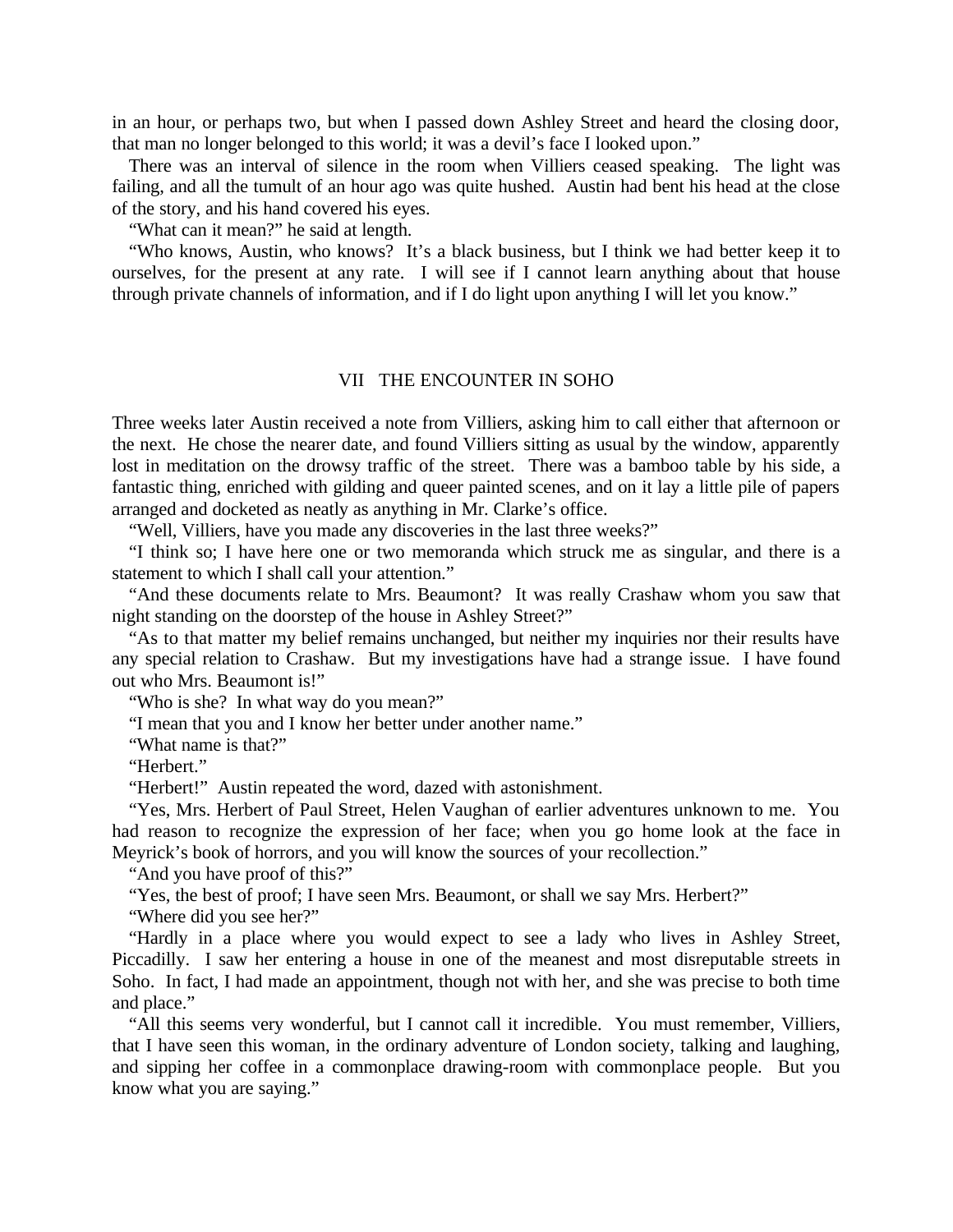"I do; I have not allowed myself to be led by surmises or fancies. It was with no thought of finding Helen Vaughan that I searched for Mrs. Beaumont in the dark waters of the life of London, but such has been the issue."

"You must have been in strange places, Villiers."

"Yes, I have been in very strange places. It would have been useless, you know, to go to Ashley Street, and ask Mrs. Beaumont to give me a short sketch of her previous history. No; assuming, as I had to assume, that her record was not of the cleanest, it would be pretty certain that at some previous time she must have moved in circles not quite so refined as her present ones. If you see mud at the top of a stream, you may be sure that it was once at the bottom. I went to the bottom. I have always been fond of diving into Queer Street for my amusement, and I found my knowledge of that locality and its inhabitants very useful. It is, perhaps, needless to say that my friends had never heard the name of Beaumont, and as I had never seen the lady, and was quite unable to describe her, I had to set to work in an indirect way. The people there know me; I have been able to do some of them a service now and again, so they made no difficulty about giving their information; they were aware I had no communication direct or indirect with Scotland Yard. I had to cast out a good many lines, though, before I got what I wanted, and when I landed the fish I did not for a moment suppose it was my fish. But I listened to what I was told out of a constitutional liking for useless information, and I found myself in possession of a very curious story, though, as I imagined, not the story I was looking for. It was to this effect. Some five or six years ago, a woman named Raymond suddenly made her appearance in the neighbourhood to which I am referring. She was described to me as being quite young, probably not more than seventeen or eighteen, very handsome, and looking as if she came from the country. I should be wrong in saying that she found her level in going to this particular quarter, or associating with these people, for from what I was told, I should think the worst den in London far too good for her. The person from whom I got my information, as you may suppose, no great Puritan, shuddered and grew sick in telling me of the nameless infamies which were laid to her charge. After living there for a year, or perhaps a little more, she disappeared as suddenly as she came, and they saw nothing of her till about the time of the Paul Street case. At first she came to her old haunts only occasionally, then more frequently, and finally took up her abode there as before, and remained for six or eight months. It's of no use my going into details as to the life that woman led; if you want particulars you can look at Meyrick's legacy. Those designs were not drawn from his imagination. She again disappeared, and the people of the place saw nothing of her till a few months ago. My informant told me that she had taken some rooms in a house which he pointed out, and these rooms she was in the habit of visiting two or three times a week and always at ten in the morning. I was led to expect that one of these visits would be paid on a certain day about a week ago, and I accordingly managed to be on the lookout in company with my cicerone at a quarter to ten, and the hour and the lady came with equal punctuality. My friend and I were standing under an archway, a little way back from the street, but she saw us, and gave me a glance that I shall be long in forgetting. That look was quite enough for me; I knew Miss Raymond to be Mrs. Herbert; as for Mrs. Beaumont she had quite gone out of my head. She went into the house, and I watched it till four o'clock, when she came out, and then I followed her. It was a long chase, and I had to be very careful to keep a long way in the background, and yet not lose sight of the woman. She took me down to the Strand, and then to Westminster, and then up St. James's Street, and along Piccadilly. I felt queerish when I saw her turn up Ashley Street; the thought that Mrs. Herbert was Mrs. Beaumont came into my mind, but it seemed too impossible to be true. I waited at the corner, keeping my eye on her all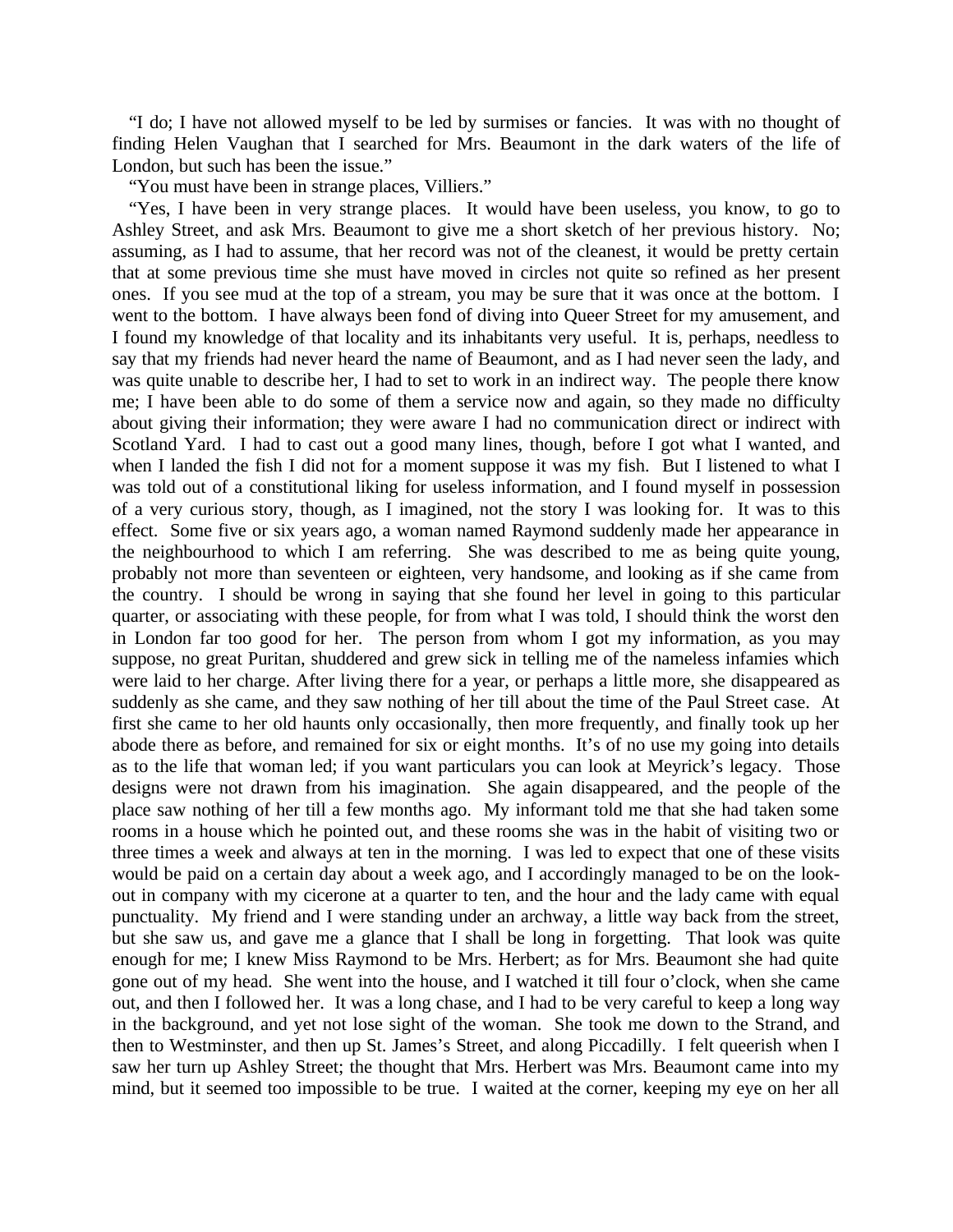the time, and I took particular care to note the house at which she stopped. It was the house with the gay curtains, the home of flowers, the house out of which Crashaw came the night he hanged himself in his garden. I was just going away with my discovery, when I saw an empty carriage come round and draw up in front of the house, and I came to the conclusion that Mrs. Herbert was going out for a drive, and I was right. There, as it happened, I met a man I know, and we stood talking together a little distance from the carriage-way, to which I had my back. We had not been there for ten minutes when my friend took off his hat, and I glanced round and saw the lady I had been following all day. 'Who is that?' I said, and his answer was 'Mrs. Beaumont; lives in Ashley Street.' Of course there could be no doubt after that. I don't know whether she saw me, but I don't think she did. I went home at once, and, on consideration, I thought that I had a sufficiently good case with which to go to Clarke."

"Why to Clarke?"

"Because I am sure that Clarke is in possession of facts about this woman, facts of which I know nothing."

"Well, what then?"

Mr. Villiers leaned back in his chair and looked reflectively at Austin for a moment before he answered:

"My idea was that Clarke and I should call on Mrs. Beaumont."

"You would never go into such a house as that? No, no, Villiers, you cannot do it. Besides, consider; what result..."

"I will tell you soon. But I was going to say that my information does not end here; it has been completed in an extraordinary manner.

"Look at this neat little packet of manuscript; it is paginated, you see, and I have indulged in the civil coquetry of a ribbon of red tape. It has almost a legal air, hasn't it? Run your eye over it, Austin. It is an account of the entertainment Mrs. Beaumont provided for her choicer guests. The man who wrote this escaped with his life, but I do not think he will live many years. The doctors tell him he must have sustained some severe shock to the nerves."

Austin took the manuscript, but never read it. Opening the neat pages at haphazard his eye was caught by a word and a phrase that followed it; and, sick at heart, with white lips and a cold sweat pouring like water from his temples, he flung the paper down.

"Take it away, Villiers, never speak of this again. Are you made of stone, man? Why, the dread and horror of death itself, the thoughts of the man who stands in the keen morning air on the black platform, bound, the bell tolling in his ears, and waits for the harsh rattle of the bolt, are as nothing compared to this. I will not read it; I should never sleep again."

"Very good. I can fancy what you saw. Yes; it is horrible enough; but after all, it is an old story, an old mystery played in our day, and in dim London streets instead of amidst the vineyards and the olive gardens. We know what happened to those who chanced to meet the Great God Pan, and those who are wise know that all symbols are symbols of something, not of nothing. It was, indeed, an exquisite symbol beneath which men long ago veiled their knowledge of the most awful, most secret forces which lie at the heart of all things; forces before which the souls of men must wither and die and blacken, as their bodies blacken under the electric current. Such forces cannot be named, cannot be spoken, cannot be imagined except under a veil and a symbol, a symbol to the most of us appearing a quaint, poetic fancy, to some a foolish tale. But you and I, at all events, have known something of the terror that may dwell in the secret place of life, manifested under human flesh; that which is without form taking to itself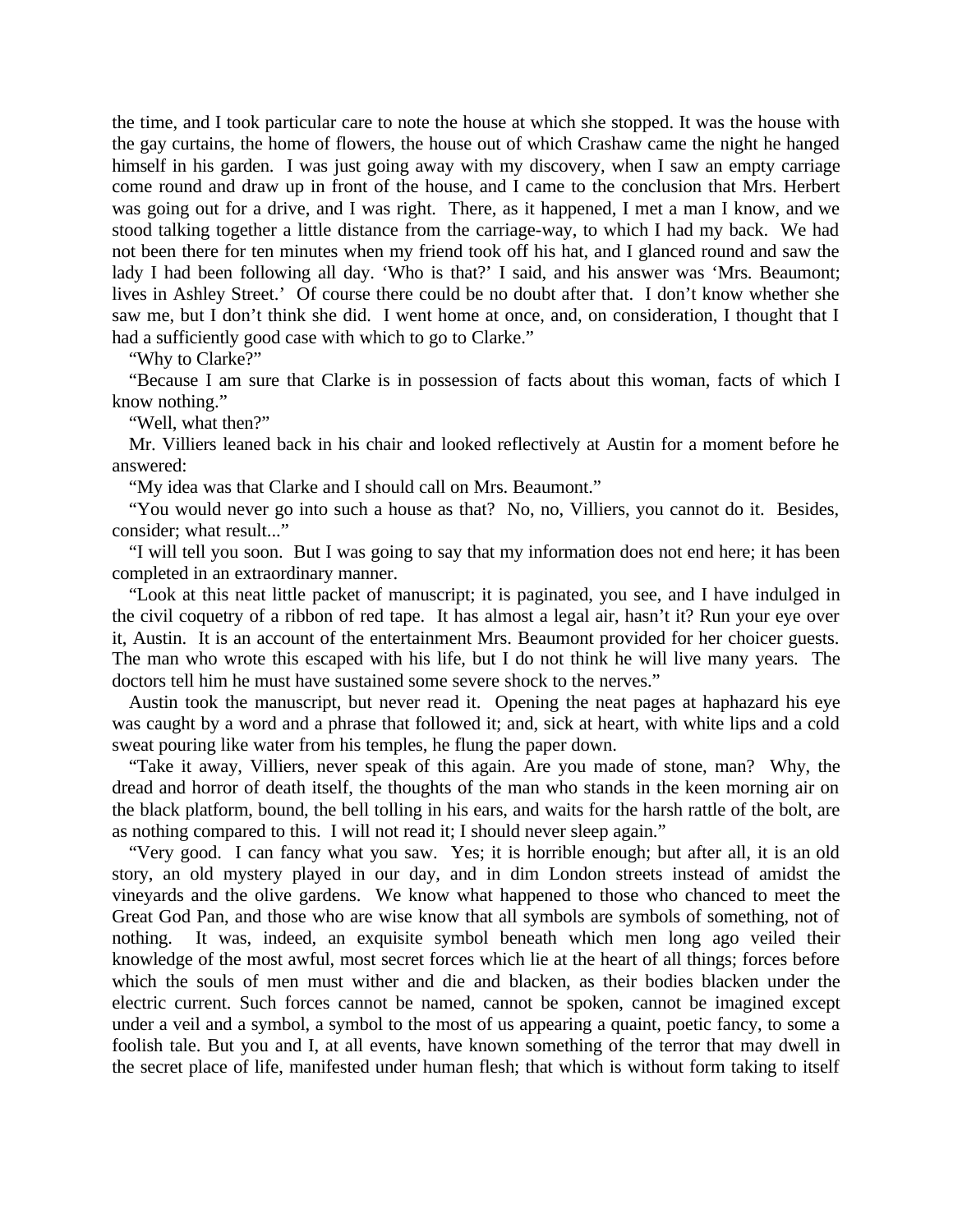a form. Oh, Austin, how can it be? How is it that the very sunlight does not turn to blackness before this thing, the hard earth melt and boil beneath such a burden?"

Villiers was pacing up and down the room, and the beads of sweat stood out on his forehead. Austin sat silent for a while, but Villiers saw him make a sign upon his breast.

"I say again, Villiers, you will surely never enter such a house as that? You would never pass out alive."

"Yes, Austin, I shall go out alive--I, and Clarke with me."

What do you mean? You cannot, you would not dare..."

"Wait a moment. The air was very pleasant and fresh this morning; there was a breeze blowing, even through this dull street, and I thought I would take a walk. Piccadilly stretched before me a clear, bright vista, and the sun flashed on the carriages and on the quivering leaves in the park. It was a joyous morning, and men and women looked at the sky and smiled as they went about their work or their pleasure, and the wind blew as blithely as upon the meadows and the scented gorse. But somehow or other I got out of the bustle and the gaiety, and found myself walking slowly along a quiet, dull street, where there seemed to be no sunshine and no air, and where the few foot-passengers loitered as they walked, and hung indecisively about corners and archways. I walked along, hardly knowing where I was going or what I did there, but feeling impelled, as one sometimes is, to explore still further, with a vague idea of reaching some unknown goal. Thus I forged up the street, noting the small traffic of the milk-shop, and wondering at the incongruous medley of penny pipes, black tobacco, sweets, newspapers, and comic songs which here and there jostled one another in the short compass of a single window. I think it was a cold shudder that suddenly passed through me that first told me that I had found what I wanted. I looked up from the pavement and stopped before a dusty shop, above which the lettering had faded, where the red bricks of two hundred years ago had grimed to black; where the windows had gathered to themselves the dust of winters innumerable. I saw what I required; but I think it was five minutes before I had steadied myself and could walk in and ask for it in a cool voice and with a calm face. I think there must even then have been a tremor in my words, for the old man who came out of the back parlour, and fumbled slowly amongst his goods, looked oddly at me as he tied the parcel. I paid what he asked, and stood leaning by the counter, with a strange reluctance to take up my goods and go. I asked about the business, and learnt that trade was bad and the profits cut down sadly; but then the street was not what it was before traffic had been diverted, but that was done forty years ago, 'just before my father died,' he said. I got away at last, and walked along sharply; it was a dismal street indeed, and I was glad to return to the bustle and the noise. Would you like to see my purchase?"

Austin said nothing, but nodded his head slightly; he still looked white and sick. Villiers pulled out a drawer in the bamboo table, and showed Austin a long coil of cord, hard and new; and at one end was a running noose.

"It is the best hempen cord," said Villiers, "just as it used to be made for the old trade, the man told me. Not an inch of jute from end to end."

Austin set his teeth hard, and stared at Villiers, growing whiter as he looked.

"You would not do it," he murmured at last. "You would not have blood on your hands. My God!" he exclaimed, with sudden vehemence, "you cannot mean this, Villiers, that you will make yourself a hangman?"

"No. I shall offer a choice, and leave Helen Vaughan alone with this cord in a locked room for fifteen minutes. If when we go in it is not done, I shall call the nearest policeman. That is all."

"I must go now. I cannot stay here any longer; I cannot bear this. Good-night."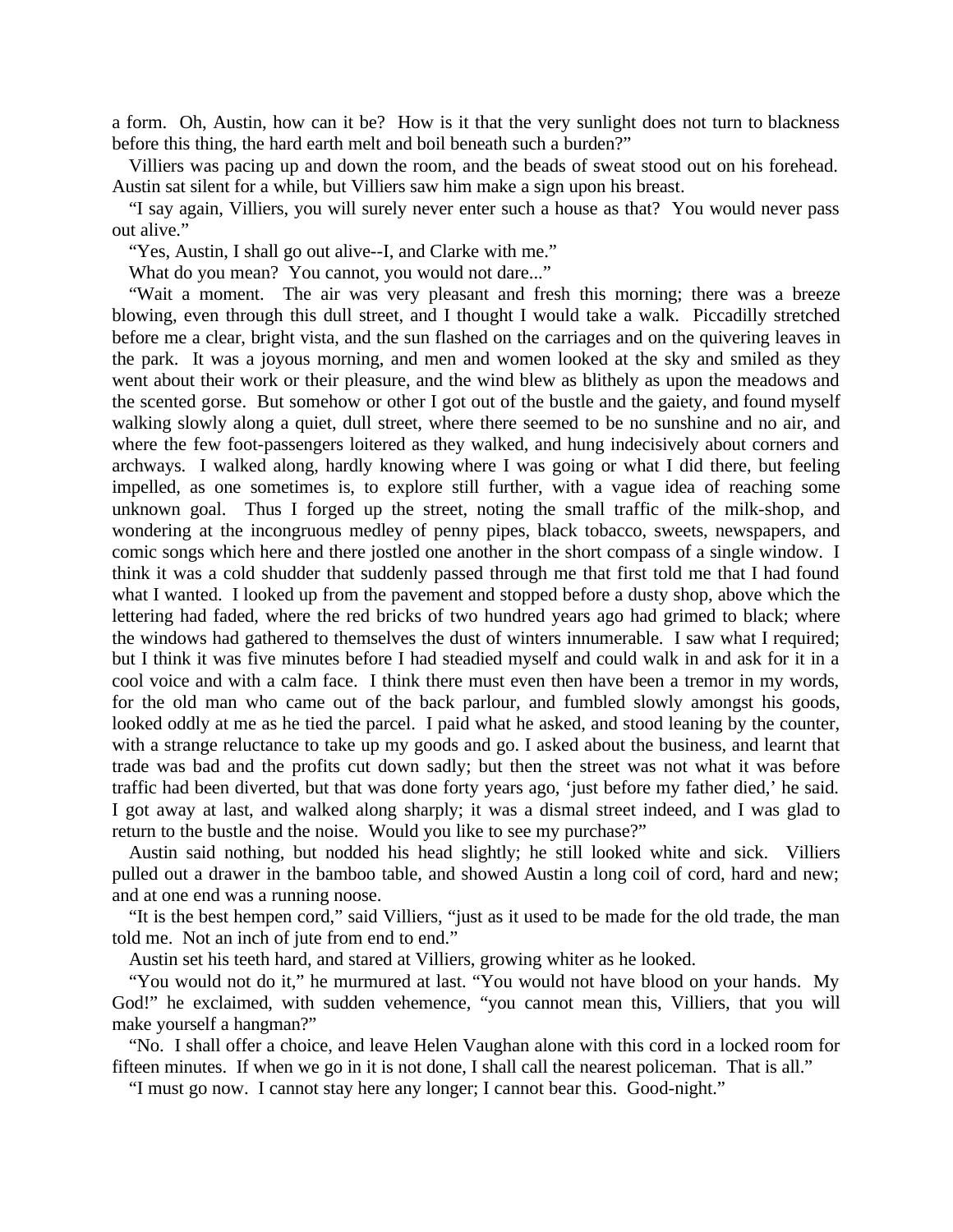"Good-night, Austin."

The door shut, but in a moment it was open again, and Austin stood, white and ghastly, in the entrance.

"I was forgetting," he said, "that I too have something to tell. I have received a letter from Dr. Harding of Buenos Ayres. He says that he attended Meyrick for three weeks before his death."

"And does he say what carried him off in the prime of life? It was not fever?"

"No, it was not fever. According to the doctor, it was an utter collapse of the whole system, probably caused by some severe shock. But he states that the patient would tell him nothing, and that he was consequently at some disadvantage in treating the case."

"Is there anything more?"

"Yes. Dr. Harding ends his letter by saying: 'I think this is all the information I can give you about your poor friend. He had not been long in Buenos Ayres, and knew scarcely any one, with the exception of a person who did not bear the best of characters, and has since left--a Mrs. Vaughan.'"

## VIII THE FRAGMENTS

[Amongst the papers of the well-known physician, Dr. Robert Matheson, of Ashley Street, Piccadilly, who died suddenly, of apoplectic seizure, at the beginning of 1892, a leaf of manuscript paper was found, covered with pencil jottings. These notes were in Latin, much abbreviated, and had evidently been made in great haste. The MS. was only deciphered with difficulty, and some words have up to the present time evaded all the efforts of the expert employed. The date, "XXV Jul. 1888," is written on the right-hand corner of the MS. The following is a translation of Dr. Matheson's manuscript.]

"Whether science would benefit by these brief notes if they could be published, I do not know, but rather doubt. But certainly I shall never take the responsibility of publishing or divulging one word of what is here written, not only on account of my oath given freely to those two persons who were present, but also because the details are too abominable. It is probably that, upon mature consideration, and after weighting the good and evil, I shall one day destroy this paper, or at least leave it under seal to my friend D., trusting in his discretion, to use it or to burn it, as he may think fit.

"As was befitting, I did all that my knowledge suggested to make sure that I was suffering under no delusion. At first astounded, I could hardly think, but in a minute's time I was sure that my pulse was steady and regular, and that I was in my real and true senses. I then fixed my eyes quietly on what was before me.

"Though horror and revolting nausea rose up within me, and an odour of corruption choked my breath, I remained firm. I was then privileged or accursed, I dare not say which, to see that which was on the bed, lying there black like ink, transformed before my eyes. The skin, and the flesh, and the muscles, and the bones, and the firm structure of the human body that I had thought to be unchangeable, and permanent as adamant, began to melt and dissolve.

"I know that the body may be separated into its elements by external agencies, but I should have refused to believe what I saw. For here there was some internal force, of which I knew nothing, that caused dissolution and change.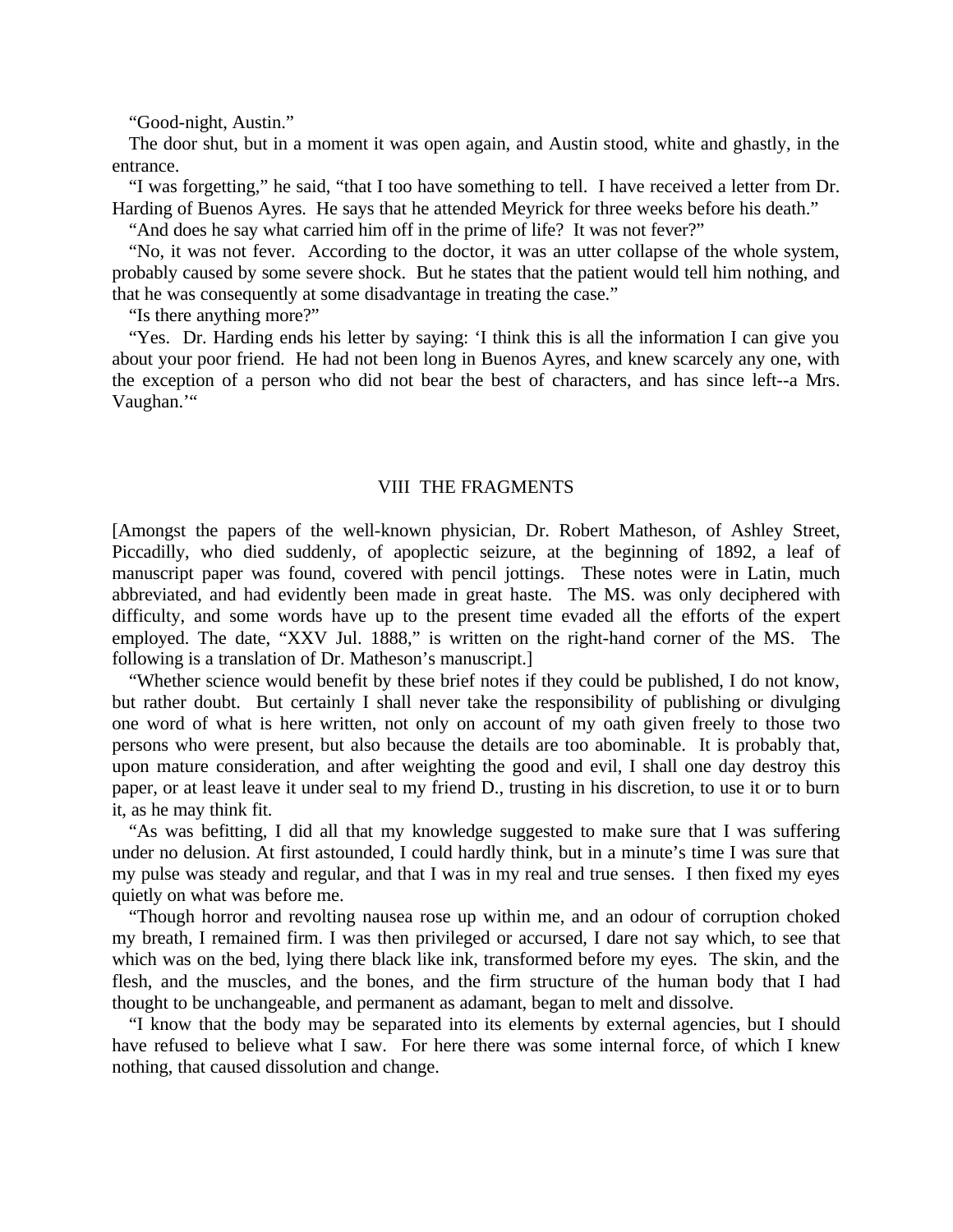"Here too was all the work by which man had been made repeated before my eyes. I saw the form waver from sex to sex, dividing itself from itself, and then again reunited. Then I saw the body descend to the beasts whence it ascended, and that which was on the heights go down to the depths, even to the abyss of all being. The principle of life, which makes organism, always remained, while the outward form changed.

"The light within the room had turned to blackness, not the darkness of night, in which objects are seen dimly, for I could see clearly and without difficulty. But it was the negation of light; objects were presented to my eyes, if I may say so, without any medium, in such a manner that if there had been a prism in the room I should have seen no colours represented in it.

"I watched, and at last I saw nothing but a substance as jelly. Then the ladder was ascended again... [here the MS. is illegible] ...for one instance I saw a Form, shaped in dimness before me, which I will not farther describe. But the symbol of this form may be seen in ancient sculptures, and in paintings which survived beneath the lava, too foul to be spoken of... as a horrible and unspeakable shape, neither man nor beast, was changed into human form, there came finally death.

"I who saw all this, not without great horror and loathing of soul, here write my name, declaring all that I have set on this paper to be true.

"ROBERT MATHESON, Med. Dr."

\* \* \*

...Such, Raymond, is the story of what I know and what I have seen. The burden of it was too heavy for me to bear alone, and yet I could tell it to none but you. Villiers, who was with me at the last, knows nothing of that awful secret of the wood, of how what we both saw die, lay upon the smooth, sweet turf amidst the summer flowers, half in sun and half in shadow, and holding the girl Rachel's hand, called and summoned those companions, and shaped in solid form, upon the earth we tread upon, the horror which we can but hint at, which we can only name under a figure. I would not tell Villiers of this, nor of that resemblance, which struck me as with a blow upon my heart, when I saw the portrait, which filled the cup of terror at the end. What this can mean I dare not guess. I know that what I saw perish was not Mary, and yet in the last agony Mary's eyes looked into mine. Whether there can be any one who can show the last link in this chain of awful mystery, I do not know, but if there be any one who can do this, you, Raymond, are the man. And if you know the secret, it rests with you to tell it or not, as you please.

I am writing this letter to you immediately on my getting back to town. I have been in the country for the last few days; perhaps you may be able to guess in which part. While the horror and wonder of London was at its height--for "Mrs. Beaumont," as I have told you, was well known in society--I wrote to my friend Dr. Phillips, giving some brief outline, or rather hint, of what happened, and asking him to tell me the name of the village where the events he had related to me occurred. He gave me the name, as he said with the less hesitation, because Rachel's father and mother were dead, and the rest of the family had gone to a relative in the State of Washington six months before. The parents, he said, had undoubtedly died of grief and horror caused by the terrible death of their daughter, and by what had gone before that death. On the evening of the day which I received Phillips'letter I was at Caermaen, and standing beneath the mouldering Roman walls, white with the winters of seventeen hundred years, I looked over the meadow where once had stood the older temple of the "God of the Deeps," and saw a house gleaming in the sunlight. It was the house where Helen had lived. I stayed at Caermaen for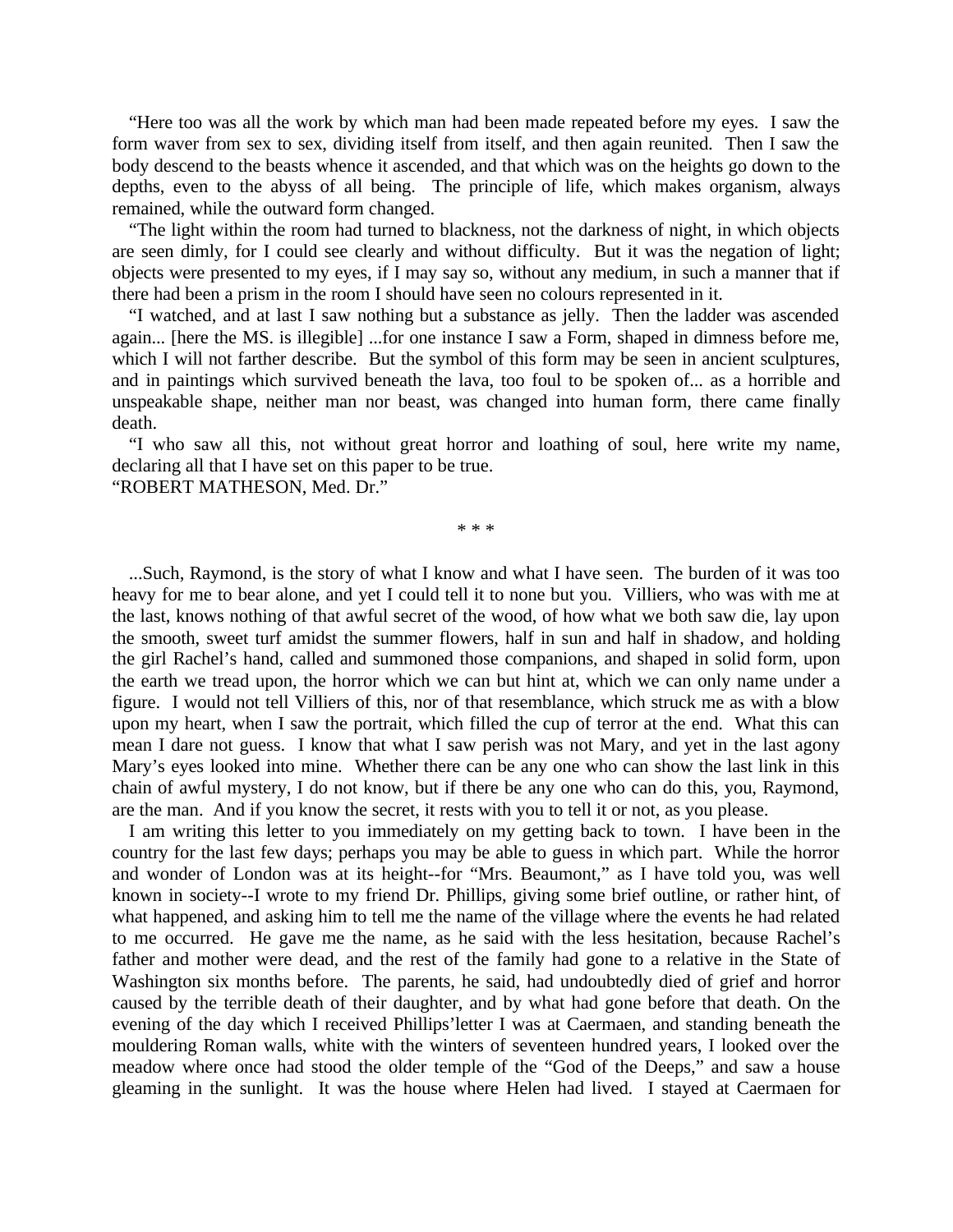several days. The people of the place, I found, knew little and had guessed less. Those whom I spoke to on the matter seemed surprised that an antiquarian (as I professed myself to be) should trouble about a village tragedy, of which they gave a very commonplace version, and, as you may imagine, I told nothing of what I knew. Most of my time was spent in the great wood that rises just above the village and climbs the hillside, and goes down to the river in the valley; such another long lovely valley, Raymond, as that on which we looked one summer night, walking to and fro before your house. For many an hour I strayed through the maze of the forest, turning now to right and now to left, pacing slowly down long alleys of undergrowth, shadowy and chill, even under the midday sun, and halting beneath great oaks; lying on the short turf of a clearing where the faint sweet scent of wild roses came to me on the wind and mixed with the heavy perfume of the elder, whose mingled odour is like the odour of the room of the dead, a vapour of incense and corruption. I stood at the edges of the wood, gazing at all the pomp and procession of the foxgloves towering amidst the bracken and shining red in the broad sunshine, and beyond them into deep thickets of close undergrowth where springs boil up from the rock and nourish the water-weeds, dank and evil. But in all my wanderings I avoided one part of the wood; it was not till yesterday that I climbed to the summit of the hill, and stood upon the ancient Roman road that threads the highest ridge of the wood. Here they had walked, Helen and Rachel, along this quiet causeway, upon the pavement of green turf, shut in on either side by high banks of red earth, and tall hedges of shining beech, and here I followed in their steps, looking out, now and again, through partings in the boughs, and seeing on one side the sweep of the wood stretching far to right and left, and sinking into the broad level, and beyond, the yellow sea, and the land over the sea. On the other side was the valley and the river and hill following hill as wave on wave, and wood and meadow, and cornfield, and white houses gleaming, and a great wall of mountain, and far blue peaks in the north. And so at least I came to the place. The track went up a gentle slope, and widened out into an open space with a wall of thick undergrowth around it, and then, narrowing again, passed on into the distance and the faint blue mist of summer heat. And into this pleasant summer glade Rachel passed a girl, and left it, who shall say what? I did not stay long there.

In a small town near Caermaen there is a museum, containing for the most part Roman remains which have been found in the neighbourhood at various times. On the day after my arrival in Caermaen I walked over to the town in question, and took the opportunity of inspecting the museum. After I had seen most of the sculptured stones, the coffins, rings, coins, and fragments of tessellated pavement which the place contains, I was shown a small square pillar of white stone, which had been recently discovered in the wood of which I have been speaking, and, as I found on inquiry, in that open space where the Roman road broadens out. On one side of the pillar was an inscription, of which I took a note. Some of the letters have been defaced, but I do not think there can be any doubt as to those which I supply. The inscription is as follows:

DEVOMNODENTi FLAvIVSSENILISPOSSvit PROPTERNVPtias QuaSVIDITSVBVMra

"To the great god Nodens (the god of the Great Deep or Abyss) Flavius Senilis has erected this pillar on account of the marriage which he saw beneath the shade."